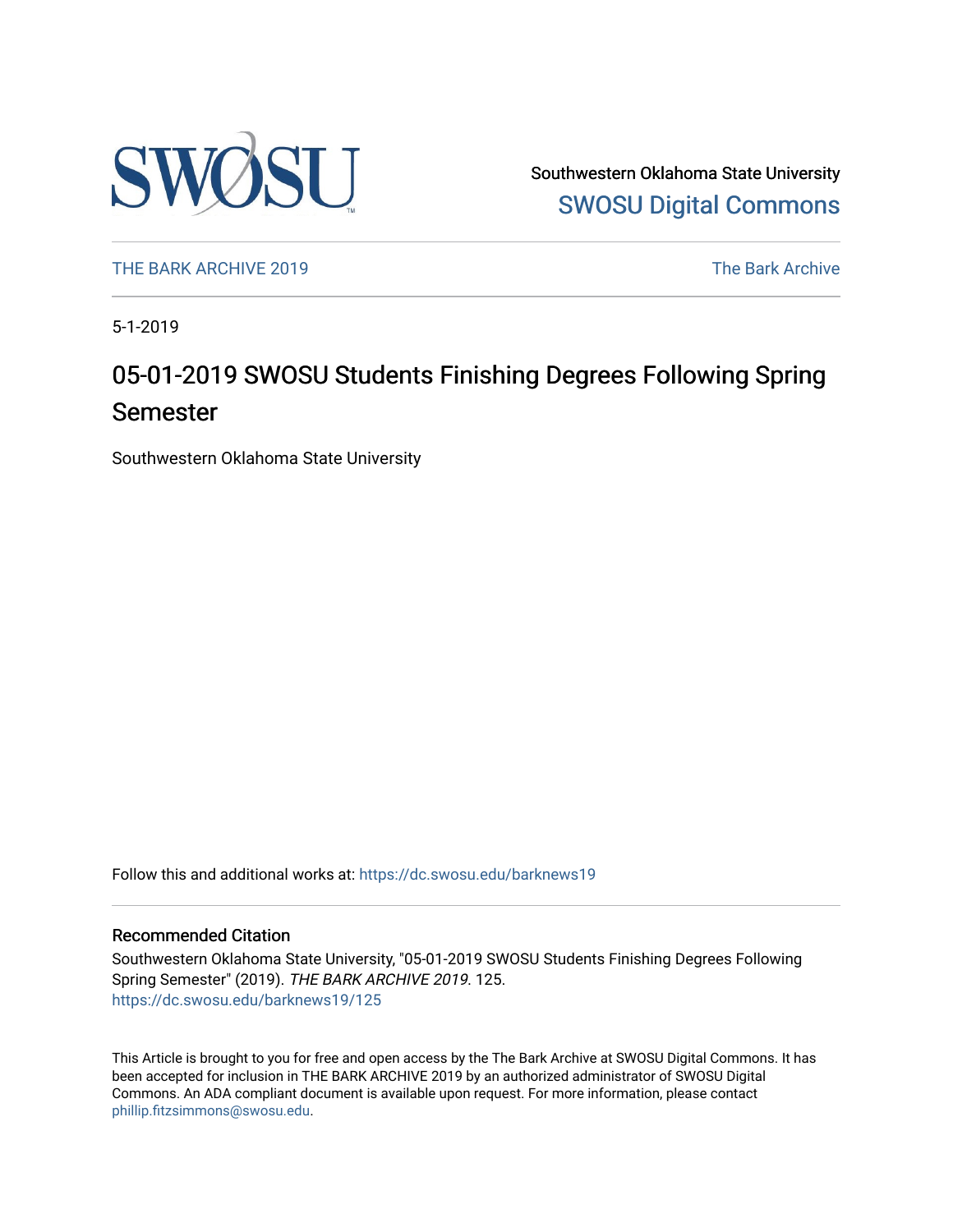

1 May, 2019

# **SWOSU Students Finishing Degrees Following Spring Semester**

Approximately 645 students from Southwestern Oklahoma State University at Weatherford and Sayre are expected to complete requirements for associate's, bachelor's, master's or doctoral degrees after the 2019 spring semester.

Convocations are May 2-4.

Students scheduled to receive their degrees include:

## **ALABAMA**

| <b>Permanent City</b> | First             | Last | Degree                    | Major                        |
|-----------------------|-------------------|------|---------------------------|------------------------------|
| Hoover                | Torrandine Harris |      | <b>Business</b><br>Admin. | Bachelor Management<br>- BBA |

## **CALIFORNIA**

| <b>Permanent City</b> | <b>First</b> | Last    | Degree                    | Major                          |
|-----------------------|--------------|---------|---------------------------|--------------------------------|
| Fresno                | <b>Nina</b>  | Gregory | Master of Business Admin. | <b>Business Administration</b> |

## **COLORADO**

| <b>Permanent City</b> | <b>First</b> | Last   | <b>Degree</b>              | Major                               |
|-----------------------|--------------|--------|----------------------------|-------------------------------------|
| Colorado Springs      | Gabriel      | Jacobo | Bachelor Business Admin.   | Management - BBA                    |
| Security              | Julia        | Sours  | Bachelor Business Admin.   | Management - BBA                    |
| Trinidad              | Steven       | Holden | <b>Bachelor of Science</b> | Parks And Recreation Management and |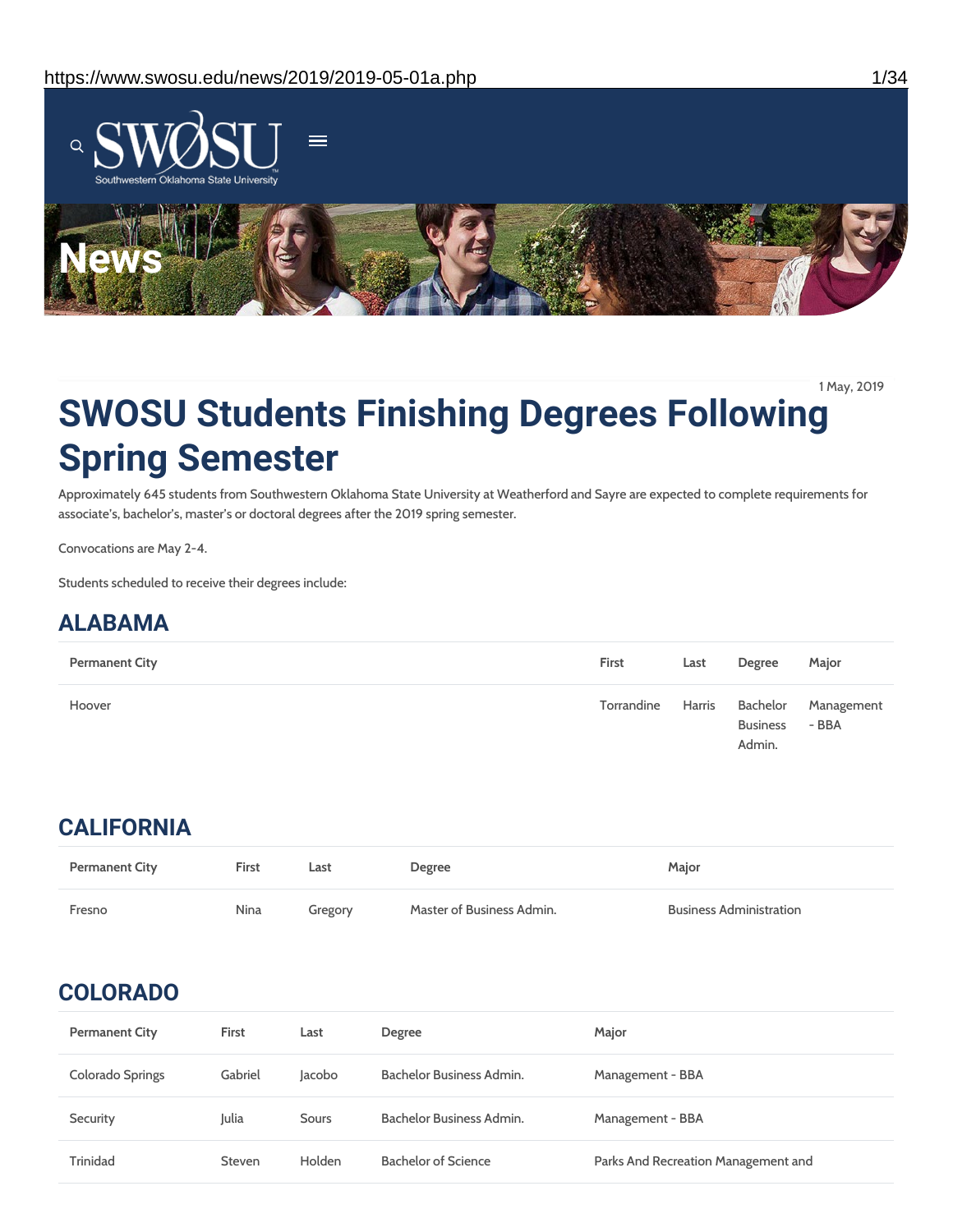#### Associate in Science Wildland Firefighting

## **FLORIDA**

| <b>Permanent City</b> | <b>First</b> | Last  | Degree                         | Major               |
|-----------------------|--------------|-------|--------------------------------|---------------------|
| Palmetto              | Sarah        | Clark | Bachelor of Science in Nursing | Nursing - RN To BSN |

## **GEORGIA**

| <b>Permanent City</b> | <b>First</b> | Last  | Degree          | Major       |
|-----------------------|--------------|-------|-----------------|-------------|
| Marietta              | Alexander    | Davis | Master of Music | Performance |

## **IOWA**

| <b>Permanent City</b> | First  | Last   | Degree              | Major                  |
|-----------------------|--------|--------|---------------------|------------------------|
| Milo                  | Olivia | Anders | Bachelor of Science | <b>Health Sciences</b> |

# **KANSAS**

| <b>Permanent City</b> | <b>First</b> | Last           | <b>Degree</b>              | Major                         |
|-----------------------|--------------|----------------|----------------------------|-------------------------------|
| Dodge City            | Perri        | McGill         | <b>Bachelor of Science</b> | <b>Biological Sciences</b>    |
| Rose Hill             | Jacob        | Rodman         | Bachelor Business Admin.   | Accounting - BBA              |
| Rose Hill             | <b>Ethan</b> | Savoy          | Bachelor Business Admin.   | Management - BBA              |
| Shawnee               | Laura        | <b>Motzkus</b> | Master of Music            | Music Therapy                 |
| S Coffeyville         | <b>Billy</b> | Bryant         | Master of ED (Non Cert)    | Parks & Recreation Management |

## **MINNESOTA**

| <b>Permanent City</b> | <b>First</b>   | Last      | Degree                  | Major                    |
|-----------------------|----------------|-----------|-------------------------|--------------------------|
| Albert Lea            | <b>lessica</b> | Bergstrom | Bachelor of Arts        | Criminal Justice         |
| Plymouth              | Emmanuel       | Dixon     | Master of ED (Non Cert) | <b>Sports Management</b> |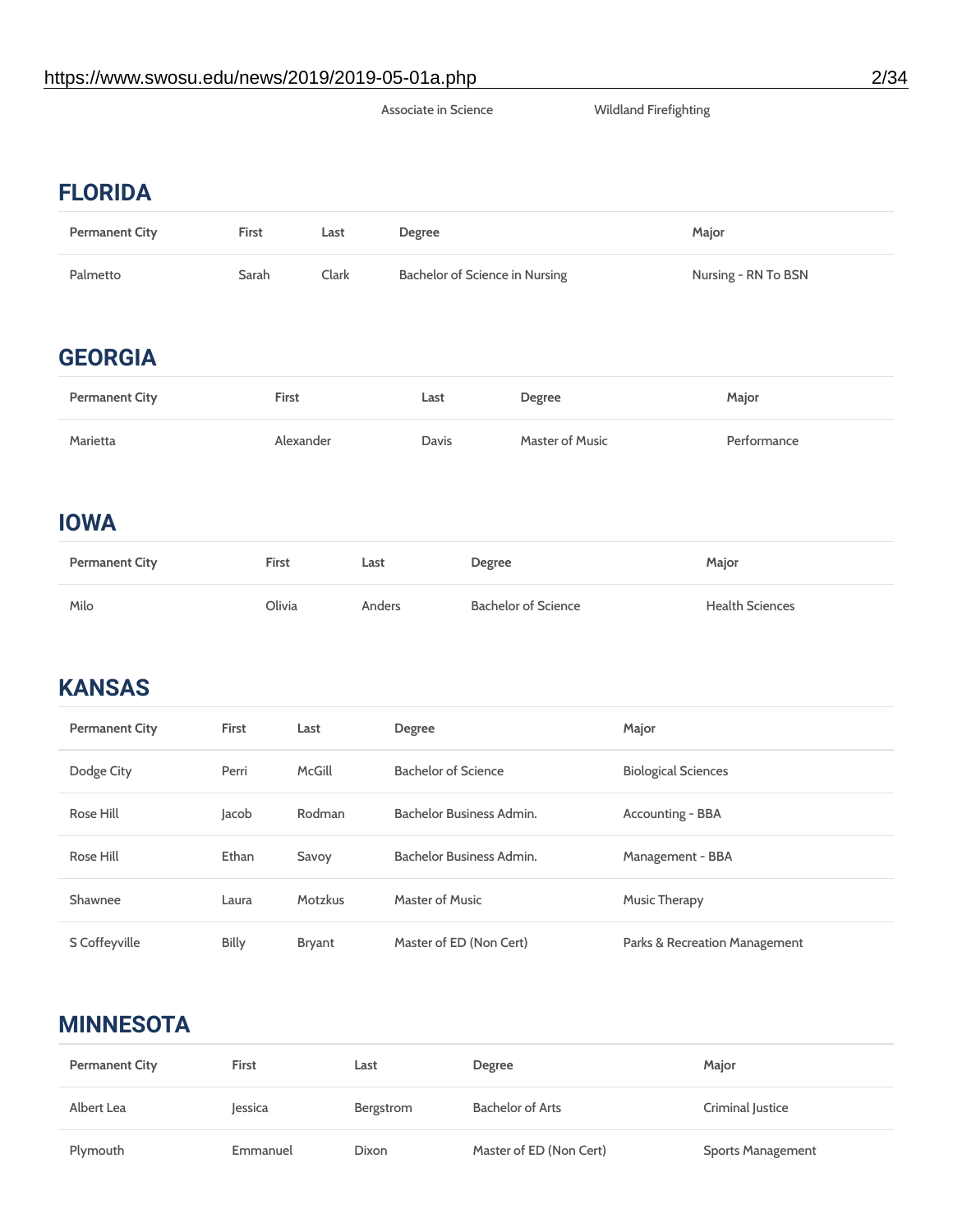#### **NEW MEXICO** https://www.swosu.edu/news/2019/2019-05-01a.php 3/34

| <b>Permanent City</b> | <b>First</b> | Last   | Degree                     | Major                         |
|-----------------------|--------------|--------|----------------------------|-------------------------------|
| Edgewood              | Rachel       | Pozzi  | <b>Bachelor of Science</b> | <b>Engineering Technology</b> |
| Grenville             | Hanna        | Glover | Associate in Science       | <b>General Studies</b>        |
| Grenville             | Hanna        | Glover | <b>Bachelor of Science</b> | <b>Health Sciences</b>        |

## **NEW YORK**

| <b>Permanent City</b> | First  | Last     | Degree                      | Major                                |
|-----------------------|--------|----------|-----------------------------|--------------------------------------|
| Angola                | Alison | Murlin   | Master of Science - Nursing | <b>MSN</b> in Nursing Administration |
| Malverne              | Obinna | Van-Lare | Doctor of Pharmacy          | Pharm. D.                            |

# **OKLAHOMA**

| <b>Permanent City</b> | First          | Last         | Degree                             | Major                             |
|-----------------------|----------------|--------------|------------------------------------|-----------------------------------|
| Ada                   | Garrett        | <b>Beam</b>  | <b>Bachelor of Science</b>         | Park and Wildlife Law Enforcement |
| Altus                 | William        | Appel        | <b>Bachelor of Arts</b>            | <b>Communication Arts</b>         |
| Altus                 | Alyssa         | Boyd         | Bachelor of Science in Educ.       | <b>Elementary Education</b>       |
| Altus                 | Noah           | Camp         | <b>Bachelor of Science</b>         | <b>Computer Science</b>           |
| Altus                 | Parker         | Charping     | <b>Bachelor of Arts</b>            | <b>Communication Arts</b>         |
| Altus                 | <b>Natalie</b> | Dabelstein   | Master of Science - Nursing        | MSN in Nursing Administration     |
| Altus                 | Amanda         | <b>Davis</b> | <b>Master of Education</b>         | <b>Educational Administration</b> |
| Altus                 | Elizabeth      | Gutierrez    | Associate in Applied Science       | Physical Therapist Assistant      |
| Altus                 | Elizabeth      | Gutierrez    | <b>Bachelor of Applied Science</b> | <b>BAS in Health Science</b>      |
| Altus                 | Heather        | Kelley       | <b>Bachelor of Arts</b>            | Chemistry (BA)                    |
| Altus                 | Amber          | Patterson    | <b>Bachelor of Science</b>         | Psychology                        |
| Altus                 | Caroline       | Quam         | <b>Bachelor Business Admin.</b>    | Marketing - BBA                   |
| Altus                 | Roy            | Redman       | Bachelor Business Admin.           | Management - BBA                  |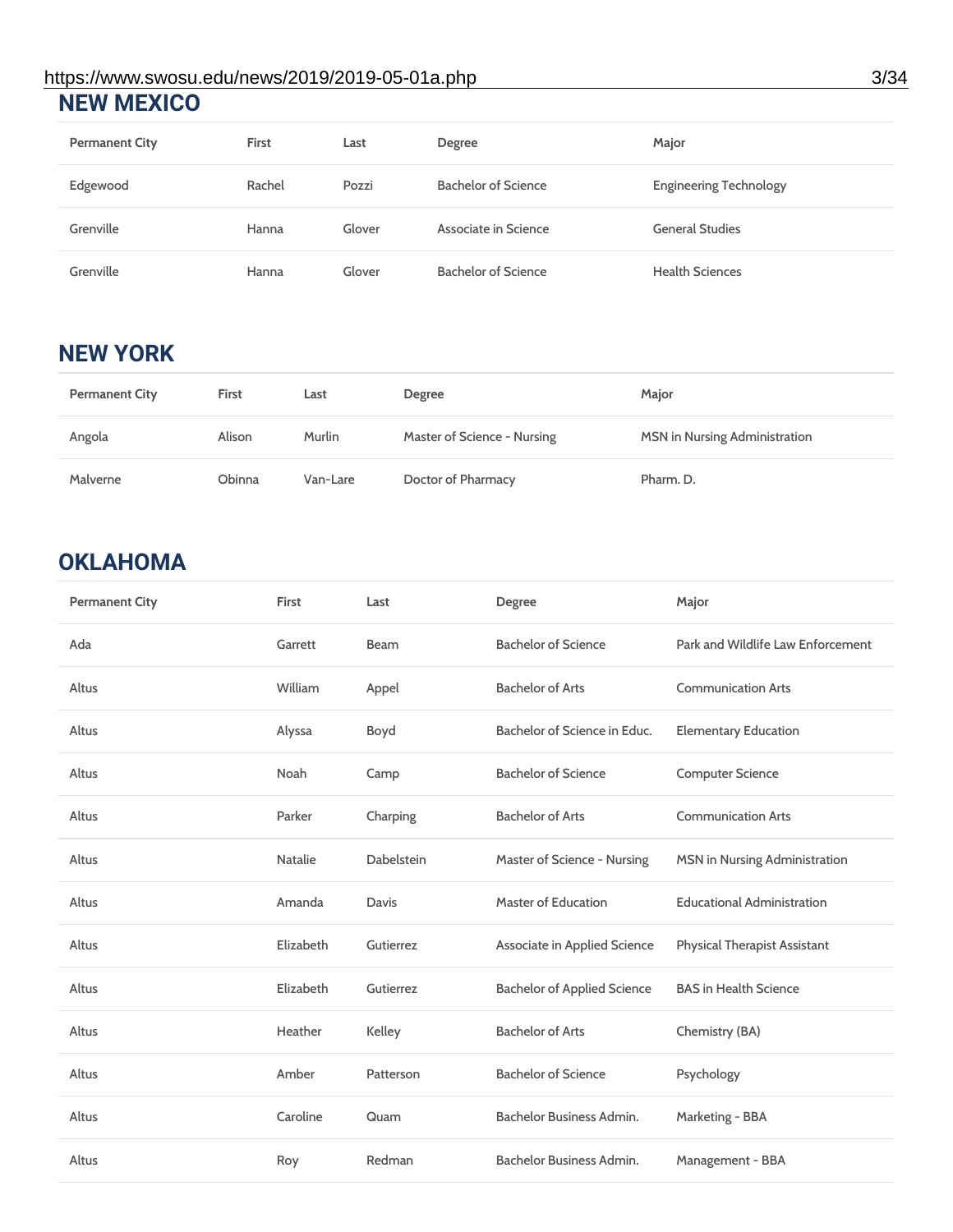#### https://www.swosu.edu/news/2019/2019-05-01a.php 4/34

| Altus               | Justis        | Sanchez               | <b>Bachelor of Science</b>         | <b>Health Sciences</b>              |
|---------------------|---------------|-----------------------|------------------------------------|-------------------------------------|
| Altus               | Harold        | <b>Suriel Serrate</b> | Associate in Applied Science       | <b>Physical Therapist Assistant</b> |
| Altus               | Thure         | Tolson                | <b>Master of Education</b>         | <b>Educational Administration</b>   |
| Altus               | Debra         | Valerio               | <b>Bachelor of Science</b>         | Organizational Leadership           |
| Altus               | Brandi        | Ward                  | Master of Science - Nursing        | <b>MSN in Nursing Education</b>     |
| Altus (Navajo)      | <b>Braden</b> | Box                   | <b>Bachelor of Science</b>         | <b>Computer Science</b>             |
| Altus (Navajo)      | Taylor        | Carr                  | Bachelor of Science in Educ.       | <b>Elementary Education</b>         |
| Altus (Navajo)      | Rachel        | <b>Terry</b>          | <b>Master of Education</b>         | School Counseling M.E.              |
| Anadarko            | Lacie         | Pribble               | Associate in Science               | <b>General Studies</b>              |
| Anadarko            | Samantha      | Young                 | Bachelor of Science in Educ.       | Early Childhood Education           |
| Apache              | Stephanie     | Koper                 | <b>Master of Education</b>         | Health And Physical Educ M Ed       |
| Arapaho             | Marianne      | Wood                  | Bachelor of Science in<br>Nursing  | Nursing                             |
| Arapaho-Butler      | Allison       | <b>Bishop</b>         | Bachelor Business Admin.           | Marketing - BBA                     |
| Arapaho-Butler      | Ashley        | Grybowski             | Associate in Science               | <b>General Studies</b>              |
|                     |               |                       |                                    |                                     |
| Arapaho-Butler      | Kodie         | Price                 | <b>Bachelor Of Applied Science</b> | <b>BAS</b> in Health Science        |
| Arapaho-Butler      | Laura         | Shephard              | Bachelor of Science in<br>Nursing  | Nursing                             |
| Arapaho-Butler      | <b>Bailey</b> | Thomas                | <b>Bachelor of Arts</b>            | English                             |
| Ardmore             | David         | Tresp                 | <b>Bachelor of Science</b>         | Chemistry (Professional)            |
| Ardmore (Dickson)   | Savanna       | Mann                  | Bachelor Business Admin.           | Accounting - BBA                    |
| Arnett              | Mikkinzi      | Rivera                | Bachelor Business Admin.           | Accounting - BBA                    |
| Arnett              | Darci         | Stephenson            | <b>Master of Education</b>         | School Counseling M.E.              |
| <b>Balko</b>        | Monica        | <b>Bennett</b>        | <b>Bachelor of Science</b>         | <b>Biological Sciences</b>          |
| <b>Bartlesville</b> | Benjamin      | Jacobs                | Doctor of Pharmacy                 | Pharm. D.                           |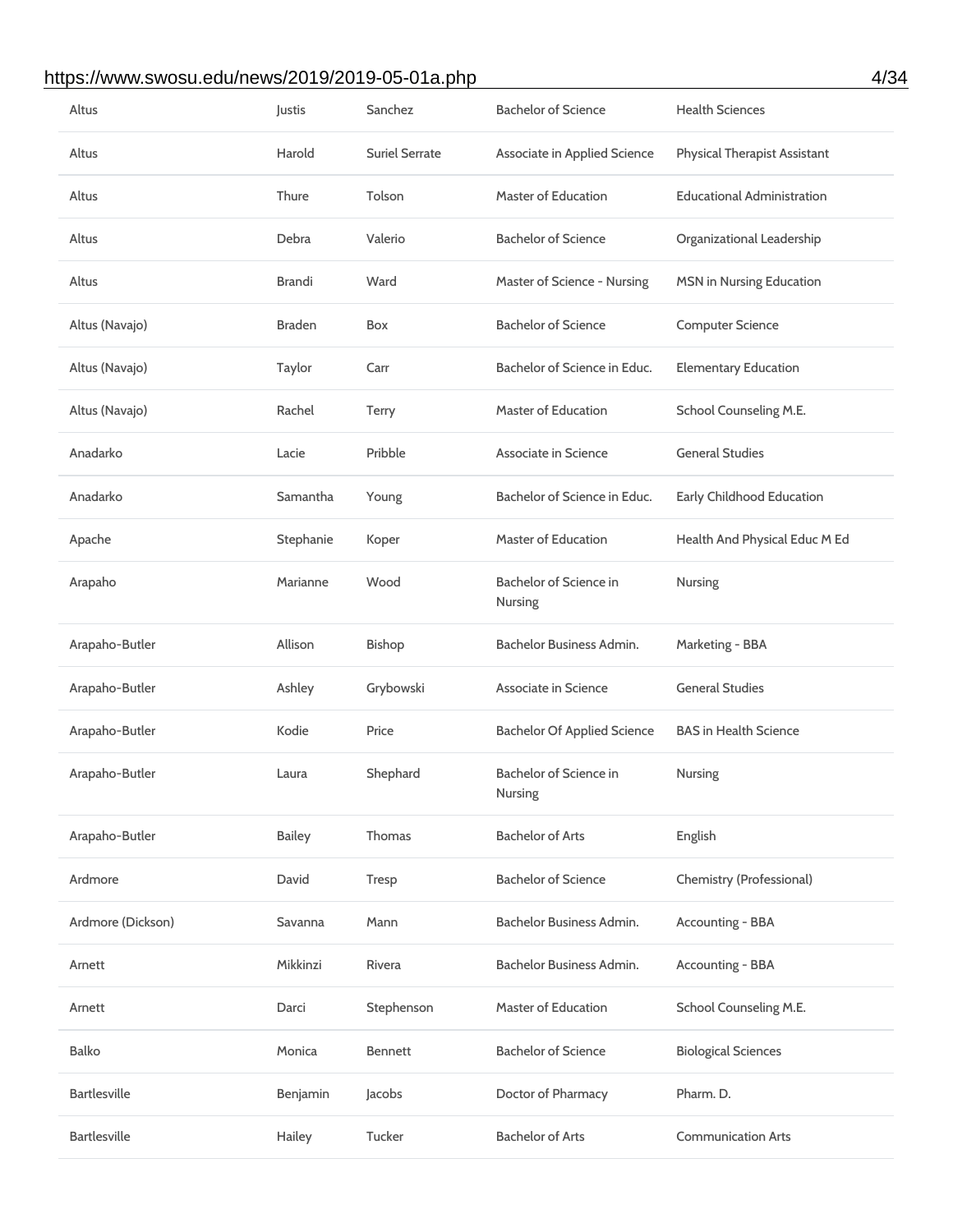## https://www.swosu.edu/news/2019/2019-05-01a.php 5/34

| Bethany             | Stephanie     | Agyemang      | Bachelor of Science in<br>Nursing | Nursing                               |
|---------------------|---------------|---------------|-----------------------------------|---------------------------------------|
| Bethany             | Angela        | Farris        | <b>Master of Education</b>        | <b>Educational Administration</b>     |
| Bethany (PC West)   | Aleesha       | Fuller        | <b>Master of Science</b>          | <b>Community Counseling</b>           |
| <b>Bethel</b>       | James         | Lindsay       | Associate in Science              | <b>Wildland Firefighting</b>          |
| <b>Bethel</b>       | Cassie        | Shaw          | Doctor of Pharmacy                | Pharm. D.                             |
| <b>Bethel</b>       | Taylor        | Sweeney       | Master of Science - Nursing       | <b>MSN</b> in Nursing Education       |
| <b>Binger Oney</b>  | Kiersten      | Neely         | Bachelor of Science in<br>Nursing | Nursing - RN To BSN                   |
| <b>Bixby</b>        | Heather       | Graham        | Bachelor of Science in<br>Nursing | Nursing - RN To BSN                   |
| <b>Blackwell</b>    | <b>Bron</b>   | <b>Briggs</b> | Master of Business Admin.         | <b>Business Administration</b>        |
| <b>Blackwell</b>    | Haley         | Hudson        | Bachelor of Science in Educ.      | <b>Special Ed</b>                     |
| <b>Blair</b>        | Tyler         | Gray          | <b>Bachelor of Science</b>        | Parks And Recreation Management       |
| <b>Blanchard</b>    | Jacob         | <b>Brooks</b> | <b>Bachelor of Science</b>        | <b>Applied Engineering Management</b> |
| <b>Blanchard</b>    | Melisa        | <b>Dubbs</b>  | <b>Master of Education</b>        | <b>Educational Administration</b>     |
| Blanchard           | Adam          | Fuller        | <b>Bachelor of Science</b>        | <b>Biological Sciences and</b>        |
|                     |               |               | <b>Bachelor of Science</b>        | <b>Computer Science</b>               |
| <b>Blanchard</b>    | Ali           | Quinn         | Bachelor of Science in<br>Nursing | Nursing - RN To BSN                   |
| <b>Blanchard</b>    | Tiffany       | Swanson       | Bachelor of Science in<br>Nursing | Nursing - RN To BSN                   |
| <b>Bridge Creek</b> | <b>Brandi</b> | Coberly       | Bachelor of Science in<br>Nursing | Nursing - RN To BSN                   |
| <b>Bridge Creek</b> | Dusten        | Lynn          | Associate in Science              | Pre-nursing (A.S.)                    |
| <b>Bridge Creek</b> | Sara          | Ramirez       | Bachelor of Science in<br>Nursing | Nursing - RN To BSN                   |
| <b>Bristow</b>      | Tiffany       | Copeland      | <b>Master of Education</b>        | School Psychometrist M.E.             |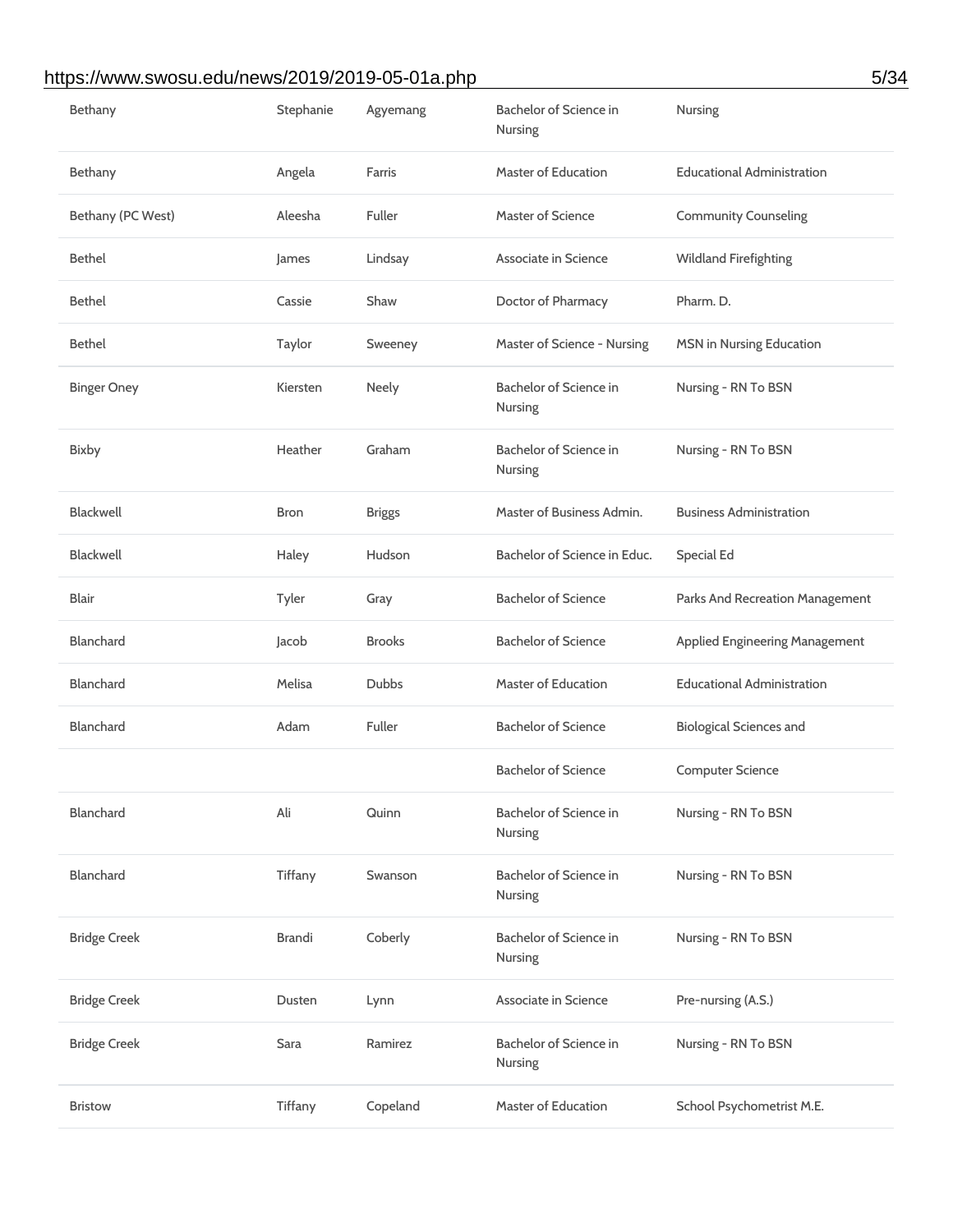## https://www.swosu.edu/news/2019/2019-05-01a.php 6/34

| <b>Bristow</b>              | Hailey     | Robins         | <b>BS Health Information</b><br>Mngmt | Health Information Management     |
|-----------------------------|------------|----------------|---------------------------------------|-----------------------------------|
| <b>Broken Arrow</b>         | Casey      | <b>Buckles</b> | Bachelor of Science in<br>Nursing     | Nursing - RN To BSN               |
| <b>Broken Arrow</b>         | Mary       | Martin         | Bachelor of Science in<br>Nursing     | Nursing - RN To BSN               |
| <b>Broken Arrow</b>         | Jacqueline | Tamez          | Bachelor of Science in<br>Nursing     | Nursing - RN To BSN               |
| <b>Broken Arrow</b>         | Lyly       | Van            | <b>Bachelor of Science</b>            | <b>Biological Sciences</b>        |
| <b>Broken Arrow</b>         | Anna       | Wheeler        | <b>Bachelor of Science</b>            | Psychology                        |
| <b>Broken Arrow</b>         | Keli       | Wilkie         | <b>Master of Education</b>            | <b>Educational Administration</b> |
| <b>Broken Bow</b>           | Levi       | McCullough     | Doctor of Pharmacy                    | Pharm. D.                         |
| <b>Burns Flat-Dill City</b> | Annika     | Gonzales       | Bachelor of Science in Educ.          | Early Childhood Education         |
| <b>Burns Flat-Dill City</b> | Morgan     | Mouser         | Bachelor of Science in Educ.          | Health And Physical Education     |
| <b>Burns Flat-Dill City</b> | Trisha     | Van Fossen     | <b>Bachelor of Science</b>            | Park and Wildlife Law Enforcement |
| <b>Butler</b>               | Kendra     | Adams          | <b>Master of Education</b>            | School Psychometrist M.E.         |
| <b>Byng</b>                 | Christian  | Newberry       | <b>Bachelor of Science</b>            | <b>Computer Science</b>           |
| Cache                       | Amberlee   | Middleton      | <b>Bachelor of Science</b>            | <b>Health Sciences</b>            |
| Cache                       | Jeremiah   | Tahah          | Associate in Science                  | Pre-nursing (A.S.)                |
| Calumet                     | Robert     | Evans          | <b>Master of Education</b>            | <b>Educational Administration</b> |
| Calumet                     | Lacey      | Rowell         | <b>Bachelor of Arts</b>               | <b>Interdisciplinary Studies</b>  |
| Calumet                     | Deirdrah   | Smith          | Master of Business Admin.             | <b>Business Administration</b>    |
| Calumet                     | Kaley      | Spoon          | Bachelor of Science in Educ.          | <b>Elementary Education</b>       |
| Canton                      | Dillon     | Chaloupek      | <b>Bachelor of Science</b>            | Park and Wildlife Law Enforcement |
| Canton                      | Kirsten    | Harrelson      | Doctor of Pharmacy                    | Pharm. D.                         |
| Canton                      | Jennifer   | Mcintosh       | Bachelor of Science in Educ.          | <b>Elementary Education</b>       |
| Canute                      | George     | Green          | <b>Bachelor of Science</b>            | <b>Health Care Administration</b> |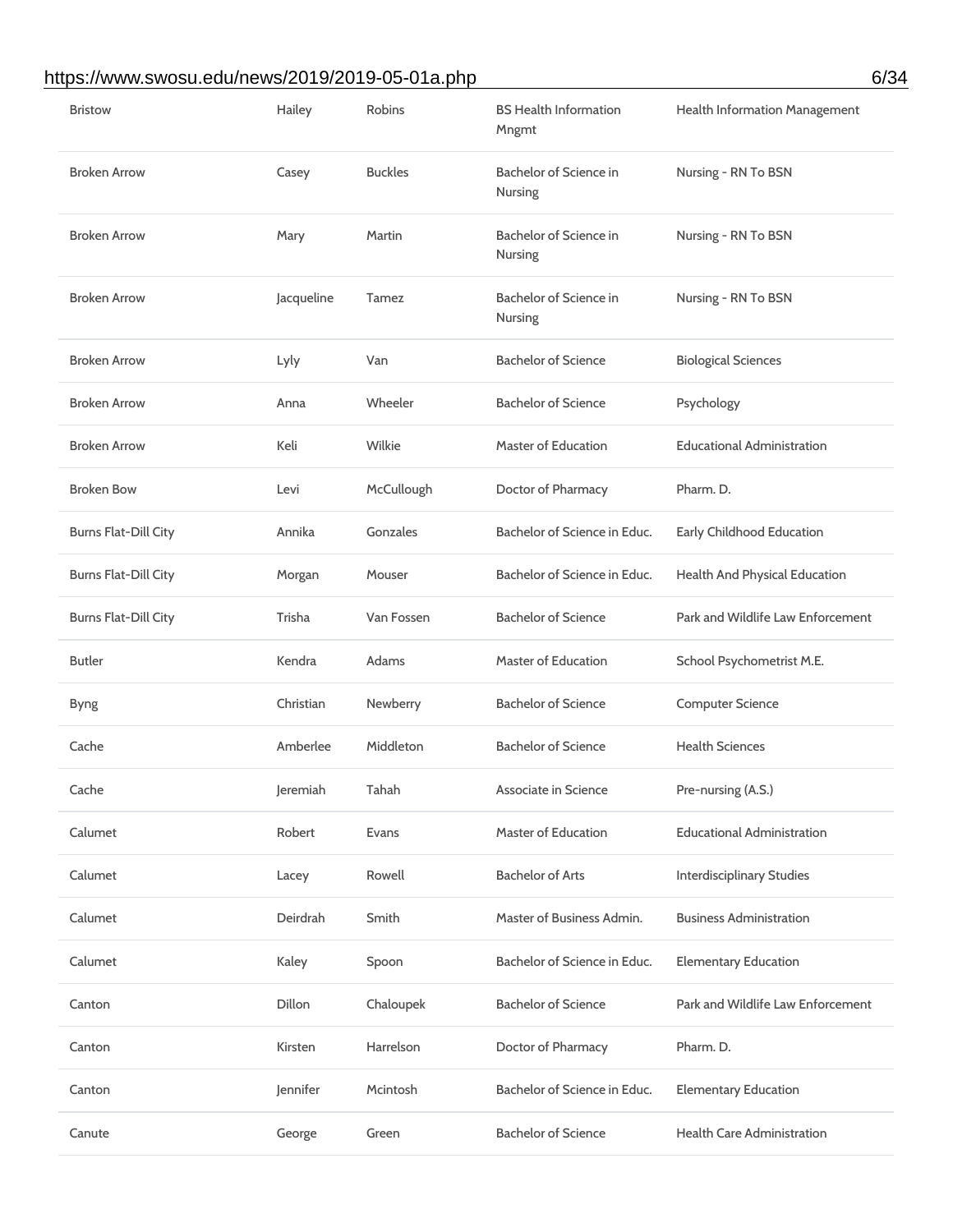## https://www.swosu.edu/news/2019/2019-05-01a.php 7/34

| Canute      | Kandy         | House         | Master of Business Admin.         | <b>Business Administration</b>  |
|-------------|---------------|---------------|-----------------------------------|---------------------------------|
| Canute      | <b>Blanca</b> | Marquez       | Associate in Science              | <b>General Studies</b>          |
| Canute      | Daryn         | Snowder       | Associate in Science              | Computer Science - AS           |
| Canute      | Michelle      | Taylor        | <b>Bachelor of Arts</b>           | <b>Communication Arts</b>       |
| Canute      | Joshua        | Whitson       | Associate in Science              | Computer Science - AS           |
| Carnegie    | Chaz          | Hurt          | Doctor of Pharmacy                | Pharm. D.                       |
| Cashion     | Hannah        | Little        | Associate in Science              | <b>General Studies</b>          |
| Catoosa     | Michelle      | Goebel        | Master of Science - Nursing       | <b>MSN</b> in Nursing Education |
| Chattanooga | Jennifer      | Redway        | <b>Master of Education</b>        | Rdng Specialist M Ed            |
| Chelsea     | Heather       | Dyer          | Bachelor of Science in<br>Nursing | Nursing - RN To BSN             |
| Cherokee    | Joseph        | Claborn       | <b>Master of Education</b>        | Instructional Coaching M.Ed.    |
| Cheyenne    | Jaci          | Alford        | <b>Master of Education</b>        | School Psychometrist M.E.       |
| Cheyenne    | Kyle          | <b>Bagzis</b> | Associate in Science              | <b>General Studies</b>          |
| Cheyenne    | Conner        | Kirk          | <b>Bachelor of Arts</b>           | English                         |
| Cheyenne    | Summer        | Pennington    | <b>Bachelor of Science</b>        | Parks And Recreation Management |
| Chickasha   | Jennifer      | <b>Duke</b>   | Bachelor of Science in<br>Nursing | Nursing - RN To BSN             |
| Chickasha   | Shawnee       | Jones         | Bachelor Business Admin.          | Management - BBA                |
| Chickasha   | Ashley        | Miller        | <b>Master of Education</b>        | School Counseling M.E.          |
| Chickasha   | Carie         | Moore         | Bachelor of Science in<br>Nursing | Nursing - RN To BSN             |
| Chickasha   | <b>Breane</b> | Smith         | Bachelor Business Admin.          | Entrepreneurship                |
| Choctaw     | <b>Stacie</b> | Evans         | <b>Master of Education</b>        | School Counseling M.E.          |
| Choctaw     | Paige         | Gorshing      | Bachelor Business Admin.          | Marketing - BBA                 |
| Choctaw     | Kylie         | Morgan        | Bachelor of Science in<br>Nursing | Nursing                         |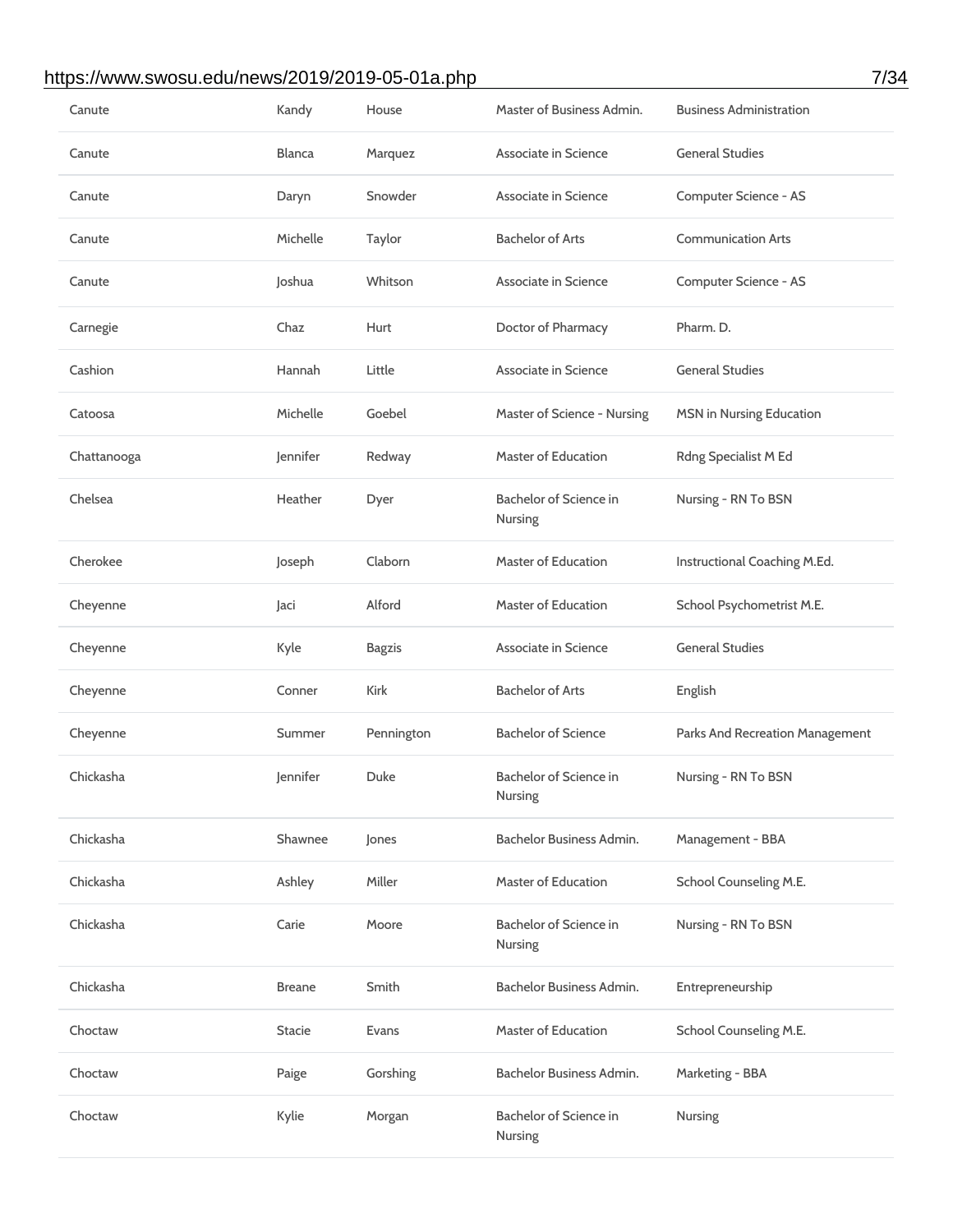## https://www.swosu.edu/news/2019/2019-05-01a.php 8/34

| Choctaw               | Joseph         | O'neal             | <b>Bachelor of Arts in</b><br>Education  | <b>History Education</b>          |
|-----------------------|----------------|--------------------|------------------------------------------|-----------------------------------|
| Choctaw               | <b>Brandon</b> | Roe                | <b>Bachelor of Science</b>               | <b>Engineering Technology</b>     |
| Claremore             | Amber          | Sanchez            | Master of Science - Nursing              | MSN in Nursing Administration     |
| Claremore (Sequoyah)  | <b>Bailey</b>  | McKay              | <b>Bachelor of Arts</b>                  | History                           |
| Claremore (Sequoyah)  | Taylor         | Rinke              | Bachelor of Science in<br><b>Nursing</b> | <b>Nursing</b>                    |
| Claremore (Verdigris) | Sarah          | Crone              | <b>Bachelor of Science</b>               | Chemistry (Professional)          |
| Cleveland             | Sara           | Free               | <b>Master of Education</b>               | School Psychometrist M.E.         |
| Cleveland             | Jamie          | Lewis              | Bachelor of Science in<br><b>Nursing</b> | Nursing - RN To BSN               |
| Cleveland             | Sarah          | Wilson             | Bachelor of Science in Educ.             | <b>Mathematics</b>                |
| Clinton               | <b>Debra</b>   | Annett             | Bachelor Business Admin.                 | Entrepreneurship                  |
| Clinton               | <b>Briley</b>  | Baca               | Bachelor Business Admin.                 | Marketing - BBA                   |
| Clinton               | Jonathan       | <b>Burrow</b>      | <b>Bachelor of Science</b>               | Park and Wildlife Law Enforcement |
| Clinton               | Moriah         | <b>Butterfield</b> | Master of Education                      | Instructional Coaching M.Ed.      |
| Clinton               | Li Chi         | Chiu               | <b>Bachelor of Science</b>               | <b>Health Care Administration</b> |
| Clinton               | Jessica        | Cifuentes          | Bachelor Business Admin.                 | Accounting - BBA                  |
| Clinton               | Jessica        | Cifuentes          | Bachelor Business Admin.                 | Finance - BBA                     |
| Clinton               | Leanna         | Cook               | <b>Bachelor of Arts</b>                  | <b>Communication Arts</b>         |
| Clinton               |                |                    |                                          |                                   |
|                       | Israel         | <b>DeLosSantos</b> | <b>Bachelor of Science</b>               | <b>Engineering Technology</b>     |
| Clinton               | Stephanie      | Estala             | Associate in Applied Science             | Physical Therapist Assistant      |
| Clinton               | Carolyn        | Fletcher           | Bachelor of Science in<br>Nursing        | <b>Nursing</b>                    |
| Clinton               | Delaney        | Funk               | Bachelor of Science in Educ.             | <b>Elementary Education</b>       |
| Clinton               | Choya          | Gamboa             | <b>Bachelor of Arts</b>                  | <b>Interdisciplinary Studies</b>  |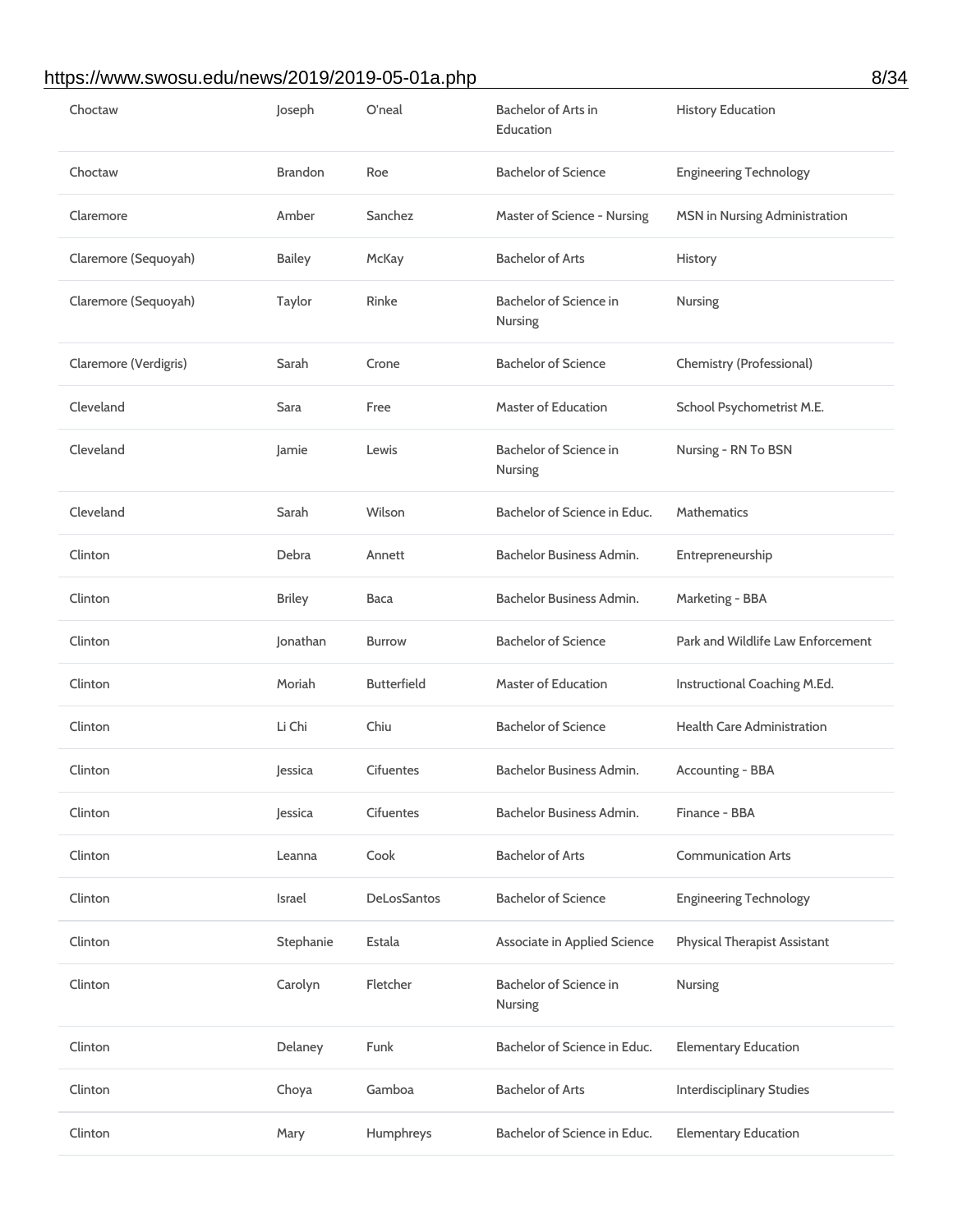## https://www.swosu.edu/news/2019/2019-05-01a.php 9/34

| Clinton                | Jonathon       | Johnson        | Bachelor Business Admin.              | Accounting - BBA                         |
|------------------------|----------------|----------------|---------------------------------------|------------------------------------------|
| Clinton                | Reanne         | Jones          | <b>Bachelor Of Applied Science</b>    | <b>BAS in Health Science</b>             |
| Clinton                | <b>Brandon</b> | Lewis          | <b>Bachelor of Science</b>            | Park and Wildlife Law Enforcement        |
| Clinton                | Janet          | Medina         | <b>Bachelor Of Applied Science</b>    | <b>BAS in Health Science</b>             |
| Clinton                | Lauren         | <b>Perkins</b> | Associate in Science                  | <b>General Studies</b>                   |
| Clinton                | Ashlyn         | Whitten        | Bachelor of Science in Educ.          | <b>Elementary Education</b>              |
| Clinton                | Shyla          | Wilhite        | Bachelor of Science in Educ.          | <b>Elementary Education</b>              |
| Colony                 | Chyenne        | Cronin         | <b>Bachelor of Science</b>            | <b>Engineering Technology</b>            |
| Comanche               | Jennifer       | Stephenson     | <b>Bachelor of Music</b>              | Orchestral                               |
| Comanche               | Jacquelyn      | Young          | <b>Bachelor of Arts</b>               | <b>Interdisciplinary Studies</b>         |
| Cordell                | Taylor         | Harding        | Master of Education                   | <b>Educational Administration</b>        |
| Cordell                | Cherokee       | Mitchell       | <b>Bachelor of Science</b>            | <b>Health Sciences</b>                   |
| Cordell                | Rilan          | Sewell         | <b>Bachelor of Science</b>            | <b>Industrial Technology</b>             |
| Corn (Washita Heights) | <b>Travis</b>  | <b>Dyck</b>    | <b>Bachelor of Science</b>            | Park and Wildlife Law Enforcement<br>and |
|                        |                |                | Associate in Science                  | <b>Wildland Firefighting</b>             |
| Corn Bible Academy     | Christy        | <b>Brown</b>   | <b>Bachelor of Arts</b>               | <b>Communication Arts</b>                |
| Covington-Douglas      | Kaitlyn        | <b>Bowling</b> | Bachelor of Science in Educ.          | <b>Special Ed</b>                        |
| Coweta                 | Joshua         | VanTuyl        | Doctor of Pharmacy                    | Pharm. D.                                |
| Coweta                 | Kristen        | Vantuyl        | Bachelor of Science in<br>Nursing     | Nursing                                  |
| Davis                  | Camrel         | Kimbro         | <b>Bachelor of Science</b>            | <b>Health Care Administration</b>        |
| Davis                  | Courtney       | Mackey         | Master of Education                   | Rdng Specialist M Ed                     |
| Del City               | <b>Stacy</b>   | Lesh           | <b>BS Health Information</b><br>Mngmt | Health Information Management            |
| Dibble                 | Anthony        | Bertolozzi     | Master of ED (Non Cert)               | <b>Educational Administration</b>        |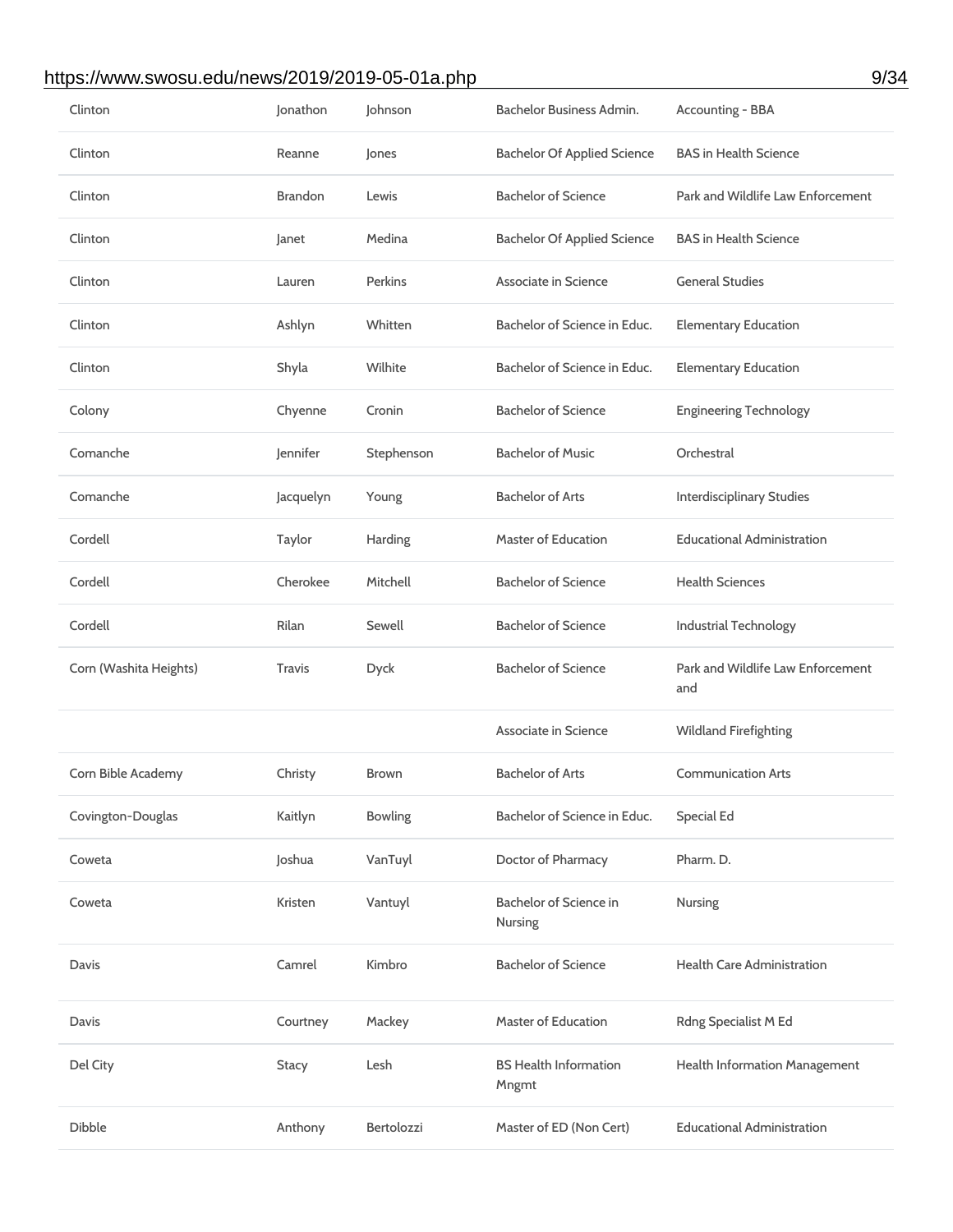## https://www.swosu.edu/news/2019/2019-05-01a.php 10/34

| <b>Dibble</b>       | Wyatt         | Lohman        | Bachelor Business Admin.                 | Management - BBA                    |
|---------------------|---------------|---------------|------------------------------------------|-------------------------------------|
| Duke                | Parker        | <b>Brown</b>  | <b>Bachelor of Science</b>               | Psychology                          |
| Duke                | Madison       | Gilliam       | Associate in Applied Science             | <b>Physical Therapist Assistant</b> |
| Edmond              | Cobi          | <b>Barker</b> | Bachelor of Science in<br>Nursing        | Nursing - RN To BSN                 |
| Edmond              | Jeremy        | Kenney        | <b>Master of Education</b>               | <b>Educational Administration</b>   |
| Edmond              | Jessica       | Malone        | Bachelor of Science in<br>Nursing        | Nursing - RN To BSN                 |
| Edmond              | Katherine     | Oyerinde      | <b>Master of Education</b>               | School Psychometrist M.E.           |
| Edmond              | Michelle      | Synosky       | Bachelor of Science in<br><b>Nursing</b> | Nursing - RN To BSN                 |
| Edmond              | <b>Divine</b> | Titajani      | Bachelor of Science in<br>Nursing        | Nursing - RN To BSN                 |
| Edmond (Memorial)   | Lewis         | Keeling       | <b>Bachelor of Arts</b>                  | <b>Interdisciplinary Studies</b>    |
| Edmond (Deer Creek) | Savanna       | Avants        | Doctor of Pharmacy                       | Pharm. D.                           |
| Edmond (Deer Creek) | <b>Brooke</b> | <b>Bowes</b>  | Bachelor of Science in<br>Nursing        | Nursing                             |
| Edmond (Deer Creek) | Lauren        | Coleman       | Associate in Applied Science             | Physical Therapist Assistant and    |
|                     |               |               | <b>Bachelor in Applied Science</b>       | <b>Health Science</b>               |
| Edmond (Memorial)   | Abbagale      | <b>Bond</b>   | <b>Bachelor of Arts</b>                  | <b>Interdisciplinary Studies</b>    |
| Edmond (North)      | Mandee        | Davis         | Doctor of Pharmacy                       | Pharm. D. and                       |
|                     |               |               | Master of Business Admin.                | <b>Business Administration</b>      |
| Edmond (North)      | Katie         | Hutchinson    | Doctor of Pharmacy                       | Pharm. D.                           |
| Edmond (North)      | Rebecca       | Miller        | Bachelor of Science in<br>Nursing        | Nursing                             |
| Edmond (North)      | Allison       | Petrey        | Bachelor of Science in<br>Nursing        | Nursing - RN To BSN                 |
| Edmond (North)      | <b>Stacie</b> | Watie         | <b>BS Health Information</b><br>Mngmt    | Health Information Management       |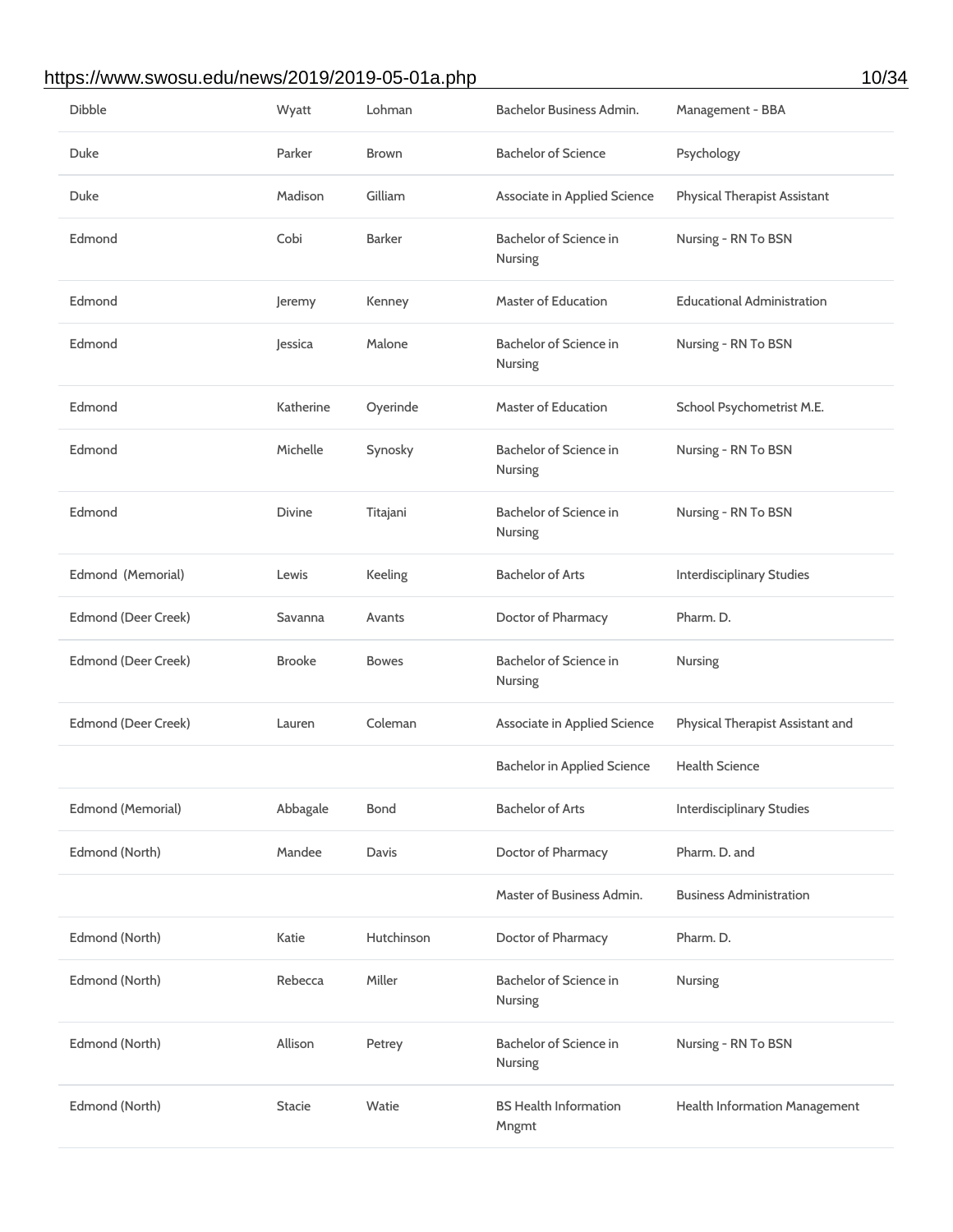#### https://www.swosu.edu/news/2019/2019-05-01a.php 11/34

| Edmond (OK Christian School) | Addie       | Aman           | Master of ED (Non Cert)             | <b>Sports Management</b>          |
|------------------------------|-------------|----------------|-------------------------------------|-----------------------------------|
| Edmond (Santa Fe)            | Rachel      | Ralston        | Bachelor of Science in<br>Nursing   | Nursing - RN To BSN               |
| El Reno                      | Sierra      | Bellymule      | Doctor of Pharmacy                  | Pharm. D.                         |
| El Reno                      | Tiffani     | Cagle          | Bachelor Business Admin.            | Accounting - BBA                  |
| El Reno                      | Kaitlyn     | Keeler         | Bachelor Business Admin.            | Marketing - BBA                   |
| El Reno                      | Rebecca     | Shanklin       | Bachelor of Science in Educ.        | <b>Natural Sciences</b>           |
| El Reno                      | Jennifer    | <b>Travis</b>  | Bachelor of Science in Educ.        | <b>Elementary Education</b>       |
| El Reno                      | Elizabeth   | <b>Walters</b> | Master of Education                 | <b>Educational Administration</b> |
| El Reno                      | Jordan      | Weaver         | <b>Bachelor of Science</b>          | <b>Exercise Science</b>           |
| Eldorado                     | Jessica     | Walser         | Bachelor Business Admin.            | Management - BBA                  |
| Eldorado                     | Misty       | Williams       | Bachelor of Science in<br>Nursing   | Nursing - RN To BSN               |
| Elgin                        | Drew        | Hilliary       | <b>Bachelor of Science</b>          | Psychology                        |
| Elgin                        | Angela      | James          | Bachelor of Science in<br>Nursing   | Nursing - RN To BSN               |
| Elgin                        | Allyson     | Short          | Bachelor of Science in Educ.        | <b>Elementary Education</b>       |
| Elk City                     | Tyler       | Carlile        | <b>Bachelor of Science</b>          | <b>Engineering Technology</b>     |
| Elk City                     | Deedra      | Harper         | <b>Associate in Applied Science</b> | Medical Laboratory Technician     |
| <b>Elk City</b>              | James       | Jones          | Associate in Science                | <b>General Studies</b>            |
| <b>Elk City</b>              | Destry      | Kelley         | <b>Bachelor of Science</b>          | <b>Health Sciences</b>            |
| <b>Elk City</b>              | Rachael     | Lamar          | <b>Bachelor of Science</b>          | <b>Biomedical Sciences</b>        |
| Elk City                     | Lindsay     | Marks          | Master of Science - Nursing         | MSN in Nursing Administration     |
| <b>Elk City</b>              | Tarryn-jade | Marquis        | Associate in Science                | <b>General Studies</b>            |
| <b>Elk City</b>              | Zach        | Mattox         | Associate in Science                | <b>General Studies</b>            |
| Elk City                     | Katrina     | Murry-Valdez   | <b>Bachelor of Science</b>          | Psychology                        |
| Elk City                     | Rudi        | <b>Nix</b>     | Bachelor of Science in Educ.        | Early Childhood Education         |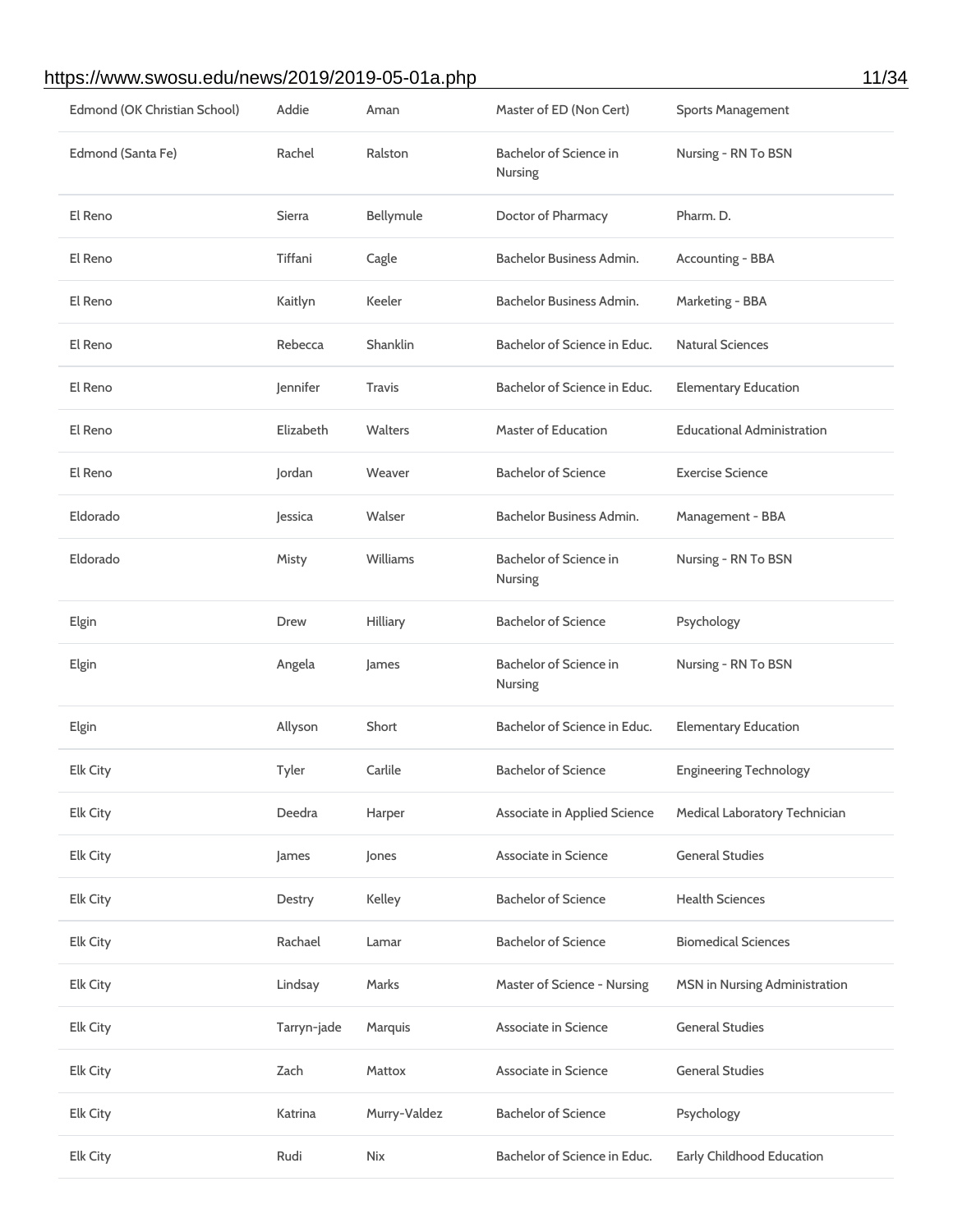# https://www.swosu.edu/news/2019/2019-05-01a.php 12/34

| Elk City                      | Tiffany   | Perkins        | <b>Bachelor of Arts</b>                 | <b>Interdisciplinary Studies</b>    |
|-------------------------------|-----------|----------------|-----------------------------------------|-------------------------------------|
| Elk City                      | Salina    | <b>Salinas</b> | <b>Bachelor of Science</b>              | <b>Exercise Science</b>             |
| <b>Elk City</b>               | Delaney   | Williams       | Associate in Science                    | <b>General Studies</b>              |
| <b>Elk City</b>               | Jana      | Wynn           | <b>Education Specialist</b>             | <b>School Psychology</b>            |
| Elk City (Merritt)            | Chrisann  | Bandy          | Associate in Science                    | <b>General Studies</b>              |
| Elk City (Merritt)            | Debbie    | Gallegos       | <b>Bachelor of Science</b>              | Park and Wildlife Law Enforcement   |
| Elk City (Merritt)            | Kathryn   | Skelton        | Bachelor of Science in<br>Nursing       | Nursing                             |
| Empire                        | Cassy     | Hill           | Master of ED (Non Cert)                 | Parks & Recreation Management       |
| Enid                          | Olivia    | Alvarado       | Bachelor of Science in<br>Nursing       | Nursing                             |
| Enid                          | Andrew    | Carlson        | <b>Bachelor of Music</b>                | Voice                               |
| Enid                          | Christian | Chaparro       | Bachelor Business Admin.                | Management - BBA                    |
| Enid (Chisholm)               | lett      | Anderson       | <b>Bachelor of Arts in</b><br>Education | <b>History Education</b>            |
| Enid (Chisholm)               | Amanda    | Jantz          | Bachelor of Science in Educ.            | Early Childhood Education           |
| Enid (Chisholm)               | Colton    | Johnson        | <b>Bachelor of Arts</b>                 | <b>Criminal Justice</b>             |
| Enid (Chisholm)               | Nicole    | Middleton      | Associate in Science                    | <b>General Studies</b>              |
| Enid (Oklahoma Bible Academy) | Adrian    | Moore II       | <b>Bachelor of Science</b>              | <b>Exercise Science</b>             |
| Enid (Oklahoma Bible Academy) | Reagan    | Moss           | Associate in Applied Science            | <b>Physical Therapist Assistant</b> |
| Enid (Oklahoma Bible Academy) | Hope      | Shreve         | <b>Bachelor of Science</b>              | <b>Health Sciences</b>              |
| Erick                         | Sarah     | Cox            | <b>Bachelor of Science</b>              | Psychology                          |
| Fairview                      | Zoey      | Classen        | Associate in Applied Science            | Physical Therapist Assistant        |
| Fairview                      | Ashlee    | Cunningham     | <b>Master of Science</b>                | <b>Community Counseling</b>         |
| Fairview                      | Tyler     | Kehn           | <b>Bachelor of Science</b>              | <b>Mathematics</b>                  |
| Fairview                      | Hadley    | Ogden          | <b>Bachelor of Arts</b>                 | English                             |
| Fargo                         | Devin     | Widick         | <b>Bachelor of Science</b>              | <b>Biomedical Sciences and</b>      |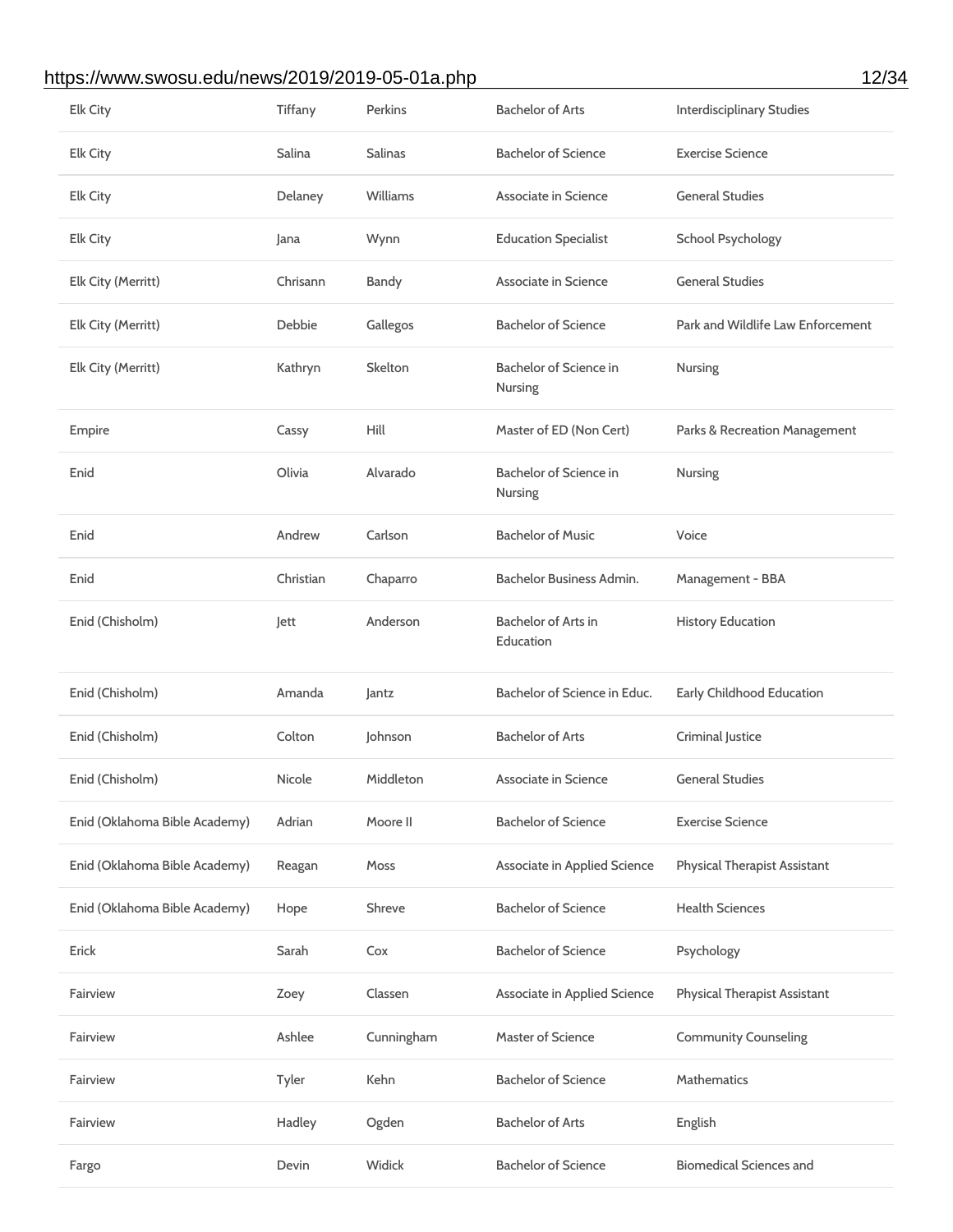|            |             |                | <b>Bachelor of Arts</b>               | Chemistry (BA)                       |
|------------|-------------|----------------|---------------------------------------|--------------------------------------|
| Fletcher   | Chylise     | Tracht         | Bachelor of Science in<br>Nursing     | Nursing                              |
| Frederick  | Alyssa      | Huggins        | <b>Bachelor of Science</b>            | <b>Health Sciences</b>               |
| Frederick  | Monica      | Peevyhouse     | Bachelor of Science in Educ.          | <b>Elementary Education</b>          |
| Frederick  | Emily       | Wasinger       | Associate in Applied Science          | <b>Physical Therapist Assistant</b>  |
| Godley     | Sonya       | Parsons        | <b>Master of Education</b>            | School Psychometrist M.E.            |
| Grandfield | Kalyn       | <b>Fikes</b>   | Doctor of Pharmacy                    | Pharm. D.                            |
| Granite    | Melissa     | <b>Berry</b>   | Master of Education                   | <b>Educational Administration</b>    |
| Granite    | Jayci       | Carothers      | <b>Bachelor of Arts</b>               | Chemistry (BA)                       |
| Guthrie    | Abby        | Chadd          | Bachelor of Science in Educ.          | <b>Early Childhood Education</b>     |
| Guthrie    | Luke        | Koball         | <b>Bachelor of Science</b>            | Park and Wildlife Law Enforcement    |
| Guymon     | Jade        | Cruzan         | <b>Associate in Applied Science</b>   | <b>Physical Therapist Assistant</b>  |
| Guymon     | Austin      | Hardman        | <b>Bachelor of Music</b>              | Orchestral                           |
| Guymon     | Janelle     | King           | Bachelor of Science in Educ.          | Health And Physical Education        |
| Hammon     | Lane        | <b>Hawkins</b> | Associate in Science                  | <b>General Business</b>              |
| Hammon     | Abigail     | Morton         | Bachelor of Science in<br>Nursing     | Nursing                              |
| Hammon     | Chania      | Walker         | <b>BS Health Information</b><br>Mngmt | Health Information Management<br>and |
|            |             |                | <b>Bachelor of Science</b>            | <b>Health Care Administration</b>    |
| Harrah     | Mason       | Welton         | Bachelor Business Admin.              | Accounting - BBA                     |
| Hartshorne | Christopher | <b>Burke</b>   | Doctor of Pharmacy                    | Pharm. D. and                        |
|            |             |                | Master of Business Admin.             | <b>Business Administration</b>       |
| Hennessey  | Nathan      | Hatchel        | Bachelor Business Admin.              | Management - BBA                     |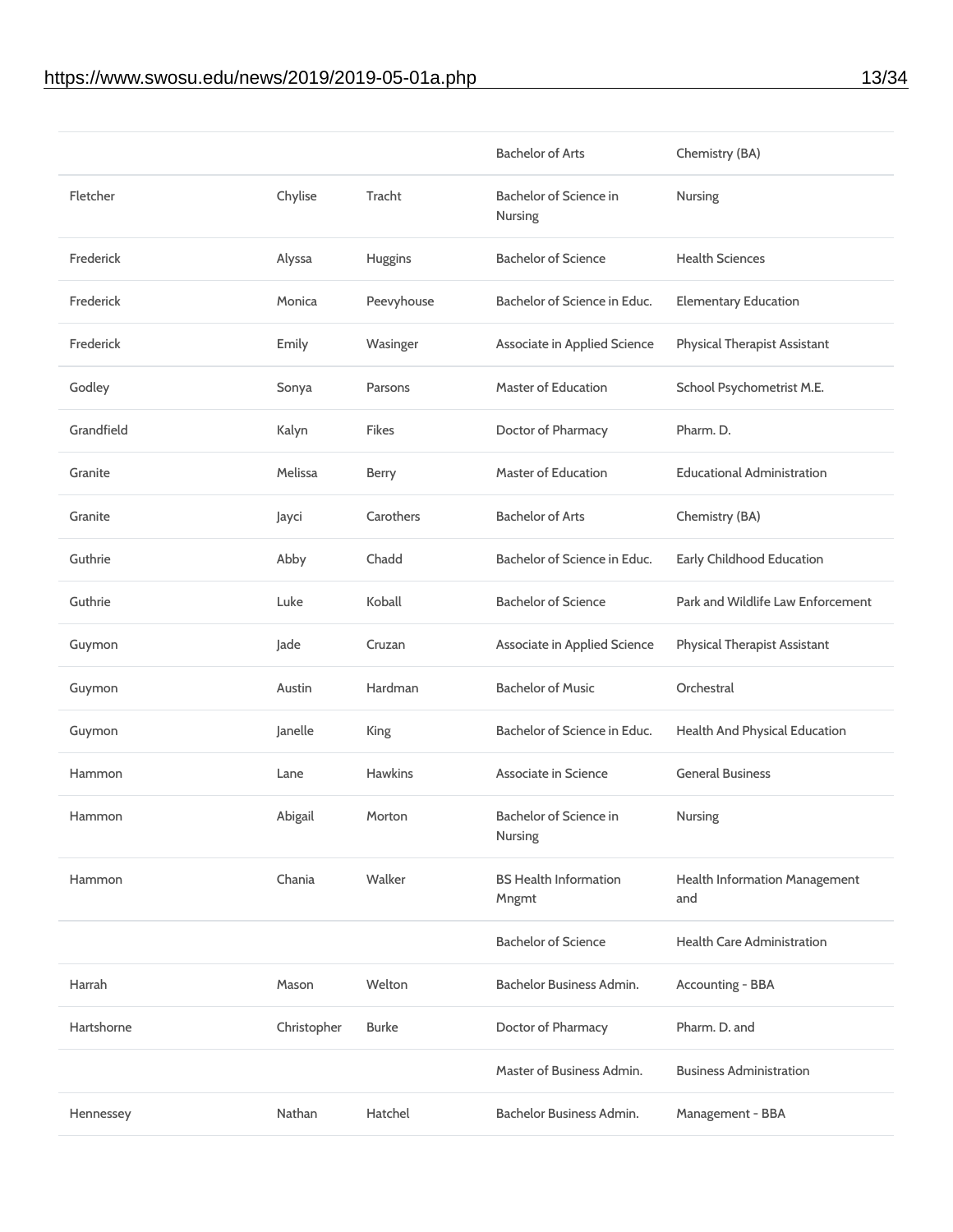## https://www.swosu.edu/news/2019/2019-05-01a.php 14/34

| Hinton        | Sharron      | <b>Bailey</b>    | <b>BS Health Information</b><br>Mngmt | Health Information Management       |
|---------------|--------------|------------------|---------------------------------------|-------------------------------------|
| Hinton        | Edwin        | Martinez Ledezma | Bachelor Business Admin.              | Finance - BBA                       |
| Hinton        | Dacia        | Mooter           | <b>Bachelor of Science</b>            | Psychology                          |
| Hinton        | Hunter       | Spivey           | Bachelor Business Admin.              | Accounting - BBA and                |
|               |              |                  | Bachelor Business Admin.              | Finance - BBA                       |
| Hobart        | Iliana       | <b>Fuentes</b>   | Associate in Science                  | <b>General Studies</b>              |
| Hobart        | <b>Drake</b> | Groves           | Associate in Science                  | Computer Science - AS               |
| Hobart        | Mariah       | Hollister        | <b>Associate in Applied Science</b>   | <b>Physical Therapist Assistant</b> |
| Hobart        | Kenzie       | Lobaugh          | Bachelor of Science in<br>Nursing     | <b>Nursing</b>                      |
| Hobart        | Leslea       | <b>Tacker</b>    | <b>Master of Education</b>            | <b>Educational Administration</b>   |
| Holdenville   | Dalton       | Stafford         | Bachelor of Science in Educ.          | Health And Physical Education       |
| <b>Hollis</b> | Sarah        | Cox              | Bachelor of Science in<br>Nursing     | Nursing - RN To BSN                 |
| <b>Hollis</b> | Ali          | Crabb            | Bachelor of Science in Educ.          | <b>Elementary Education</b>         |
| Hollis        | Ankret       | Gifford          | Master of Science - Nursing           | MSN in Nursing Administration       |
| <b>Hollis</b> | Owana        | Riley            | <b>Bachelor of Science</b>            | Organizational Leadership           |
| Hollis        | Lindsi       | Tillman          | <b>Associate in Applied Science</b>   | <b>Physical Therapist Assistant</b> |
| Hooker        | Luke         | Arnold           | <b>Bachelor of Science</b>            | Chemistry (BS)                      |
| Hooker        | Roberto      | <b>Barrios</b>   | Bachelor of Science in<br>Nursing     | Nursing                             |
| Hooker        | Luke         | Kraft            | <b>Bachelor of Science</b>            | <b>Engineering Physics</b>          |
| Hugo          | Tammy        | Rangel           | Bachelor of Science in<br>Nursing     | Nursing - RN To BSN                 |
| Hulbert       | Megan        | Luellen          | Doctor of Pharmacy                    | Pharm. D.                           |
| Hulbert       | Andrea       | Steeley-craig    | Bachelor of Science in<br>Nursing     | Nursing - RN To BSN                 |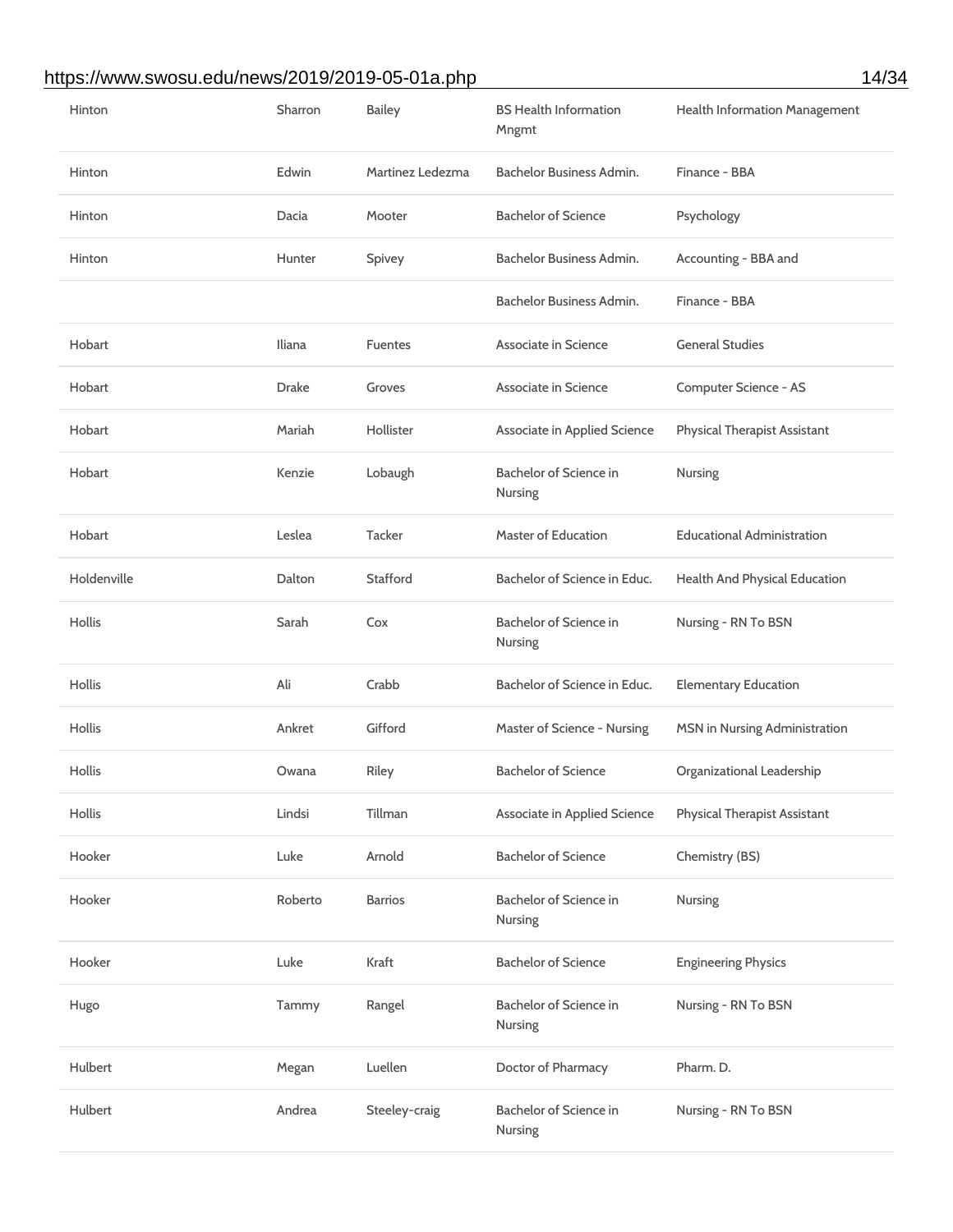## https://www.swosu.edu/news/2019/2019-05-01a.php 15/34

| Hulbert             | Joy            | Tatum          | <b>Master of Education</b>         | School Counseling M.E.                 |
|---------------------|----------------|----------------|------------------------------------|----------------------------------------|
| Hydro-Eakly         | Whitley        | Coe            | <b>Master of Education</b>         | <b>Biomedical Sci and Microbiology</b> |
| Hydro-Eakly         | Grace          | Pence          | Bachelor of Science in<br>Nursing  | Nursing                                |
| Idabel              | Michaela       | Tonihka        | Bachelor of Science in<br>Nursing  | Nursing - RN To BSN                    |
| Jay                 | Jay            | Garber         | <b>Bachelor of Science</b>         | <b>Biomedical Sciences</b>             |
| Jay                 | Jordan         | Herrman        | Doctor of Pharmacy                 | Pharm. D.                              |
| Jenks               | Hannah         | Edwards        | Bachelor of Science in<br>Nursing  | Nursing                                |
| Jenks               | Meagan         | Holley         | Doctor of Pharmacy                 | Pharm. D.                              |
| Jenks               | <b>Brianna</b> | Robinson       | <b>Bachelor of Arts</b>            | <b>Interdisciplinary Studies</b>       |
| Kremlin-Hillsdale   | David          | Toelle         | <b>Bachelor of Arts</b>            | <b>Communication Arts</b>              |
| Latta               | Claire         | <b>Bullard</b> | Doctor of Pharmacy                 | Pharm. D.                              |
| Laverne             | Ryan           | McBee          | <b>Bachelor of Science</b>         | Park and Wildlife Law Enforcement      |
| Lawton (Central)    | Cole           | Edens          | <b>Bachelor of Science</b>         | <b>Biological Sciences</b>             |
|                     |                |                |                                    |                                        |
| Lawton (Central)    | Brooklyn       | Huff           | Bachelor Business Admin.           | Finance - BBA                          |
| Lawton (Eisenhower) | Mark           | Cotton         | Doctor of Pharmacy                 | Pharm. D.                              |
| Lawton (Eisenhower) | Pamela         | Welborn        | <b>Bachelor of Music Education</b> | Music Educ-Instrmntl/General           |
| Lawton (Eisenhower) | Jeremy         | Younkin        | <b>Bachelor of Science</b>         | Psychology                             |
| Lawton High         | Kelsey         | Nadeau         | Bachelor of Science in<br>Nursing  | Nursing                                |
| Lawton (MacArthur)  | <b>Dallas</b>  | England        | Bachelor of Science in<br>Nursing  | Nursing - RN To BSN                    |
| Lawton (MacArthur)  | Lizabeth       | Landoll        | <b>Bachelor of Science</b>         | <b>Biological Sciences</b>             |
| Leedey              | Makayla        | Walker         | <b>Bachelor of Science</b>         | <b>Health Sciences</b>                 |
| Leedey              | Ryanne         | Woodard        | <b>Master of Education</b>         | <b>Special Education</b>               |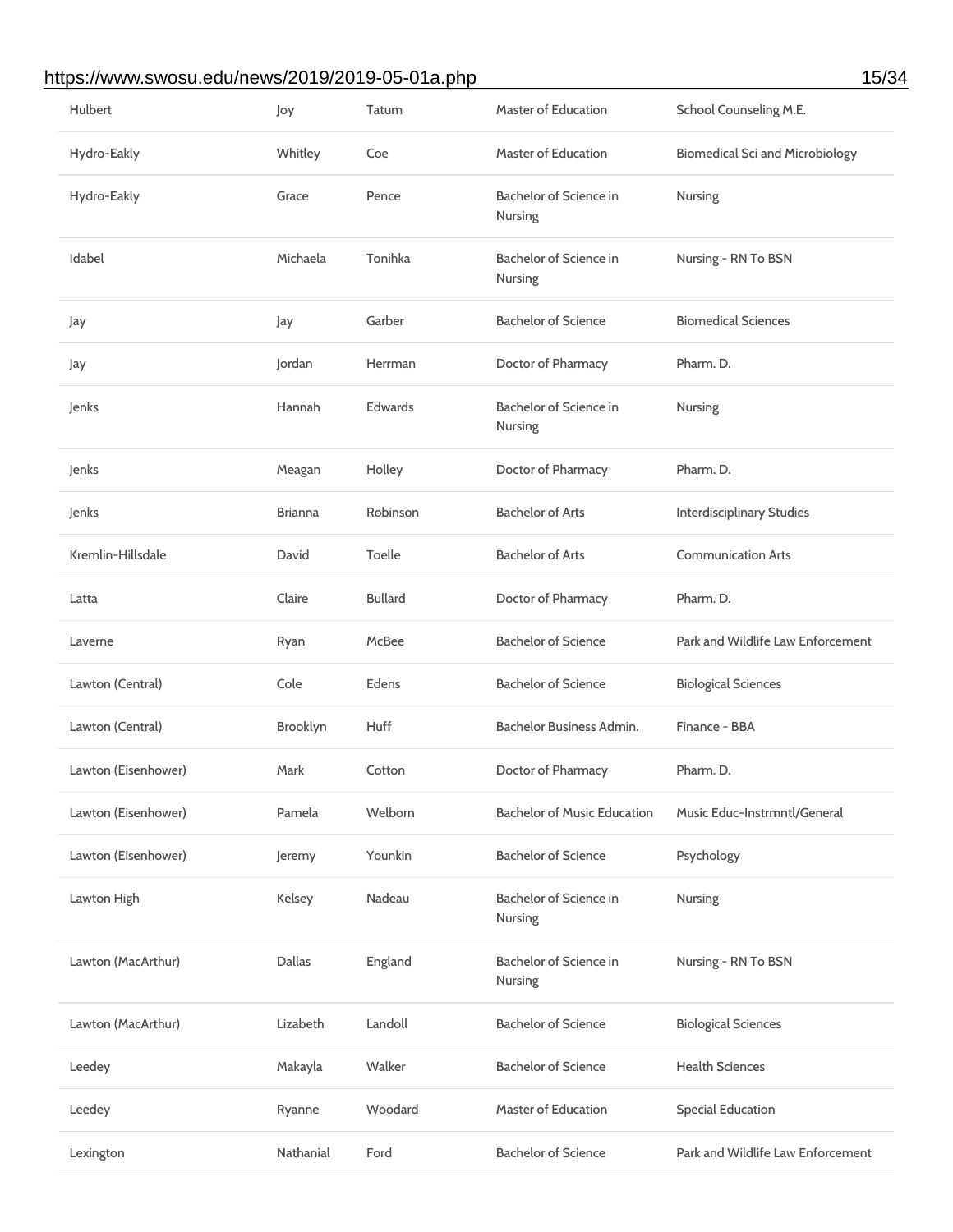## https://www.swosu.edu/news/2019/2019-05-01a.php 16/34

| <b>Locust Grove</b>        | Natasha    | Coffelt              | <b>Master of Education</b>          | School Counseling M.E.              |
|----------------------------|------------|----------------------|-------------------------------------|-------------------------------------|
| Lomega                     | Kylie      | <b>Biggs</b>         | Bachelor of Science in Educ.        | <b>Special Ed</b>                   |
| Lone Wolf                  | Tamara     | Clift                | Master of Science - Nursing         | MSN in Nursing Administration       |
| Lookeba-Sickles            | Tanner     | White                | Bachelor Business Admin.            | Management - BBA                    |
| Luther                     | Elizabeth  | Keister              | <b>Bachelor of Science</b>          | <b>Health Care Administration</b>   |
| Mangum                     | Ethan      | Carpenter            | <b>Bachelor of Science</b>          | <b>Computer Science</b>             |
| Mangum                     | Chrishayla | Glover               | Master of Business Admin.           | <b>Business Administration</b>      |
| Mangum                     | Amanda     | Knight               | Associate in Science                | <b>General Studies</b>              |
| Mannford                   | Jeremy     | Neel                 | <b>Bachelor of Science</b>          | <b>Exercise Science</b>             |
| Marlow                     | Hannah     | McClure              | <b>Associate in Applied Science</b> | <b>Physical Therapist Assistant</b> |
| Marlow                     | Trevor     | McClure              | <b>Bachelor of Arts</b>             | History                             |
| Maysville                  | Julie      | Green Jones          | Master of Business Admin.           | <b>Business Administration</b>      |
| Mead                       | Arissa     | Mercer               | <b>Bachelor of Science</b>          | Microbiology                        |
| Miami                      | Kara       | Myers                | Doctor of Pharmacy                  | Pharm. D.                           |
| <b>Midwest City</b>        | Callie     | <b>Bowen</b>         | Bachelor of Science in<br>Nursing   | Nursing - RN To BSN                 |
| <b>Midwest City</b>        | Alexis     | Dumas                | Bachelor of Science in<br>Nursing   | Nursing - RN To BSN                 |
| <b>Midwest City</b>        | Misty      | Schumann-<br>Hickman | <b>Master of Music</b>              | Instrumental Music ED.              |
| Midwest City (Carl Albert) | Courtney   | Essary               | Bachelor of Science in<br>Nursing   | <b>Nursing</b>                      |
| Midwest City (Carl Albert) | Amy        | Harris               | Bachelor of Science in<br>Nursing   | Nursing - RN To BSN                 |
| Midwest City (Carl Albert) | Amelia     | McKennon             | <b>Bachelor of Science</b>          | <b>Biological Sciences</b>          |
| Midwest City (Carl Albert) | Kittie     | Richardson           | Associate in Science                | <b>General Studies</b>              |
| Minco                      | Regan      | <b>Matthews</b>      | Bachelor Business Admin.            | Marketing - BBA                     |
| Moore                      | Olivia     | <b>Branscum</b>      | <b>Bachelor of Arts</b>             | History                             |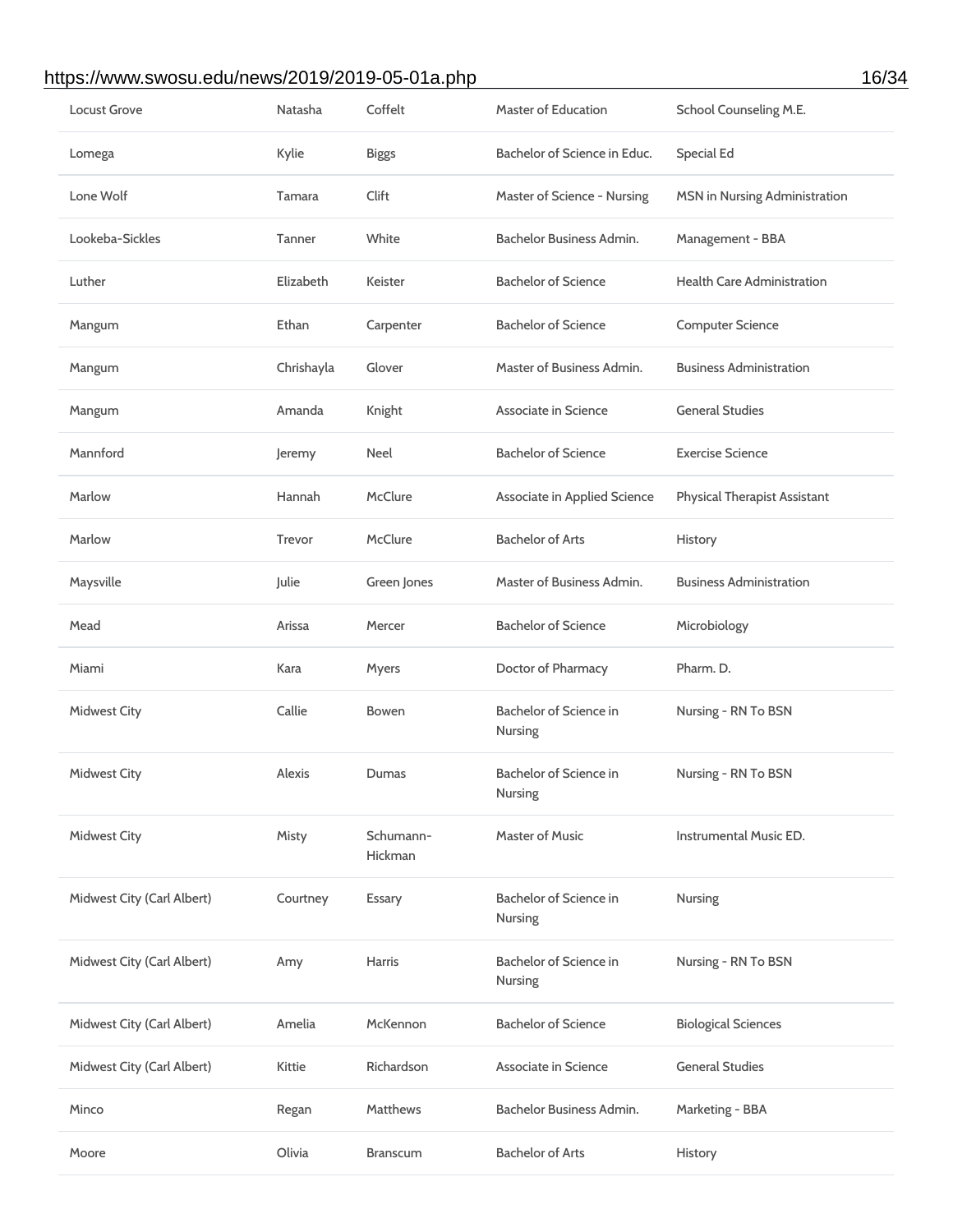## https://www.swosu.edu/news/2019/2019-05-01a.php 17/34

| Moore                | Curtis    | <b>Brock</b>     | <b>Bachelor of Science</b>               | Park and Wildlife Law Enforcement   |
|----------------------|-----------|------------------|------------------------------------------|-------------------------------------|
| Moore                | Ashley    | <b>Bryen</b>     | Associate in Applied Science             | <b>Physical Therapist Assistant</b> |
| Moore                | Raini     | Duke             | Bachelor of Science in<br>Nursing        | Nursing - RN To BSN                 |
| Moore                | Karlee    | Johnson          | Bachelor of Science in<br>Nursing        | Nursing - RN To BSN                 |
| Moore                | Morgan    | Logston          | Doctor of Pharmacy                       | Pharm. D.                           |
| Moore                | Rebecca   | Orland           | Bachelor of Science in Educ.             | <b>Elementary Education</b>         |
| Moore                | Jacob     | Overling         | <b>Bachelor of Science</b>               | Park and Wildlife Law Enforcement   |
| Moore                | Stephanie | Thompson         | Bachelor of Science in<br>Nursing        | Nursing - RN To BSN                 |
| Moore                | Matt      | Wiley            | <b>Bachelor of Science</b>               | <b>Engineering Technology</b>       |
| Moore (Southmoore)   | Cooper    | <b>Battisti</b>  | Bachelor of Science in Educ.             | Health And Physical Education       |
| Moore (Southmoore)   | Karltrell | Henderson        | Bachelor Business Admin.                 | Marketing - BBA                     |
| Moore (Westmoore)    | Michaela  | Orologio         | Bachelor of Science in<br>Nursing        | Nursing                             |
| Moore (Westmoore)    | Alexis    | Tarman           | <b>Bachelor of Science</b>               | Parks And Recreation Management     |
| Morris               | Kelley    | King             | Bachelor of Science in<br>Nursing        | Nursing - RN To BSN                 |
| Moss                 | Madeleine | Moss             | Doctor of Pharmacy                       | Pharm. D.                           |
| Mounds               | Chandler  | Long             | Bachelor of Science in<br><b>Nursing</b> | Nursing - RN To BSN                 |
| Mounds               | Audra     | <b>Broadhead</b> | <b>Master of Education</b>               | School Counseling M.E.              |
| Mountain View-Gotebo | Erin      | Fischer          | Associate in Science                     | <b>General Studies</b>              |
| Muskogee             | Maurice   | Masterson        | Master of ED (Non Cert)                  | Parks & Recreation Management       |
| Mustang              | Courtney  | Adams            | Bachelor of Science in<br><b>Nursing</b> | Nursing - RN To BSN                 |
| Mustang              | Ryan      | Aispuro          | <b>Master of Education</b>               | School Psychometrist M.E.           |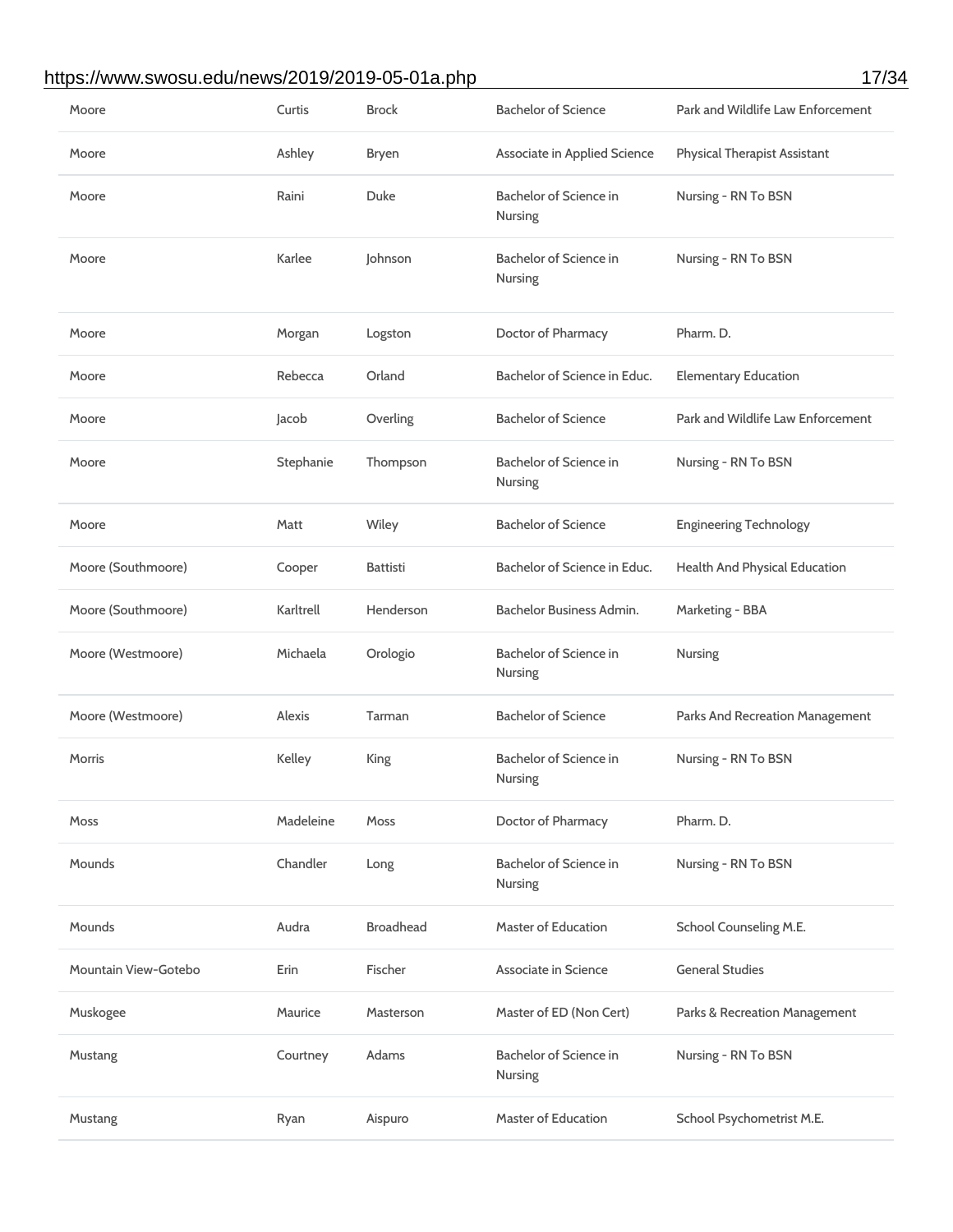# https://www.swosu.edu/news/2019/2019-05-01a.php 18/34

| Mustang   | Tyler           | <b>Brown</b> | Bachelor of Science in<br>Nursing  | Nursing                         |
|-----------|-----------------|--------------|------------------------------------|---------------------------------|
| Mustang   | Regan           | Coil         | <b>Bachelor Of Applied Science</b> | <b>BAS in Health Science</b>    |
| Mustang   | Eliza           | Daniel       | Bachelor of Science in<br>Nursing  | Nursing - RN To BSN             |
| Mustang   | Austin          | Davidson     | Bachelor of Science in<br>Nursing  | Nursing - RN To BSN             |
| Mustang   | Tiffany         | Griffin      | <b>Education Specialist</b>        | <b>School Psychology</b>        |
| Mustang   | <b>Natalie</b>  | Hensley      | Bachelor of Science in<br>Nursing  | Nursing - RN To BSN             |
| Mustang   | Ryan            | Johnson      | <b>Bachelor of Science</b>         | <b>Biological Sciences</b>      |
| Mustang   | Garrett         | Kilpatrick   | Associate in Science               | <b>General Studies</b>          |
| Mustang   | Morgan          | Mackert      | <b>Education Specialist</b>        | <b>School Psychology</b>        |
| Mustang   | <b>Nicholas</b> | McDaniel     | <b>Bachelor of Science</b>         | <b>Computer Science</b>         |
| Mustang   | Gabriela        | Perez        | <b>Bachelor of Music</b>           | Music Therapy-Instrumental Emph |
| Mustang   | Isabella        | Ramer        | Bachelor of Science in<br>Nursing  | Nursing                         |
| Mustang   | <b>Brianne</b>  | <b>Riggs</b> | Bachelor of Science in<br>Nursing  | Nursing                         |
| Mustang   | Lyle            | Schwemley    | <b>Bachelor of Arts</b>            | English                         |
| Mustang   | Jaxon           | Taylor       | <b>Bachelor of Science</b>         | <b>Engineering Physics</b>      |
| Mustang   | Jaxon           | Taylor       | <b>Bachelor of Science</b>         | Mathematics                     |
| Newalla   | Amy             | Orr          | Bachelor of Science in<br>Nursing  | Nursing - RN To BSN             |
| Newcastle | Andreia         | Caldwell     | Bachelor of Science in<br>Nursing  | Nursing - RN To BSN             |
| Newcastle | Madison         | Duckwall     | Doctor of Pharmacy                 | Pharm. D.                       |
| Newcastle | Casey           | Freeman      | <b>Bachelor of Science</b>         | <b>Exercise Science</b>         |
| Newcastle | Kacee           | Glass        | <b>Master of Education</b>         | School Psychometrist M.E.       |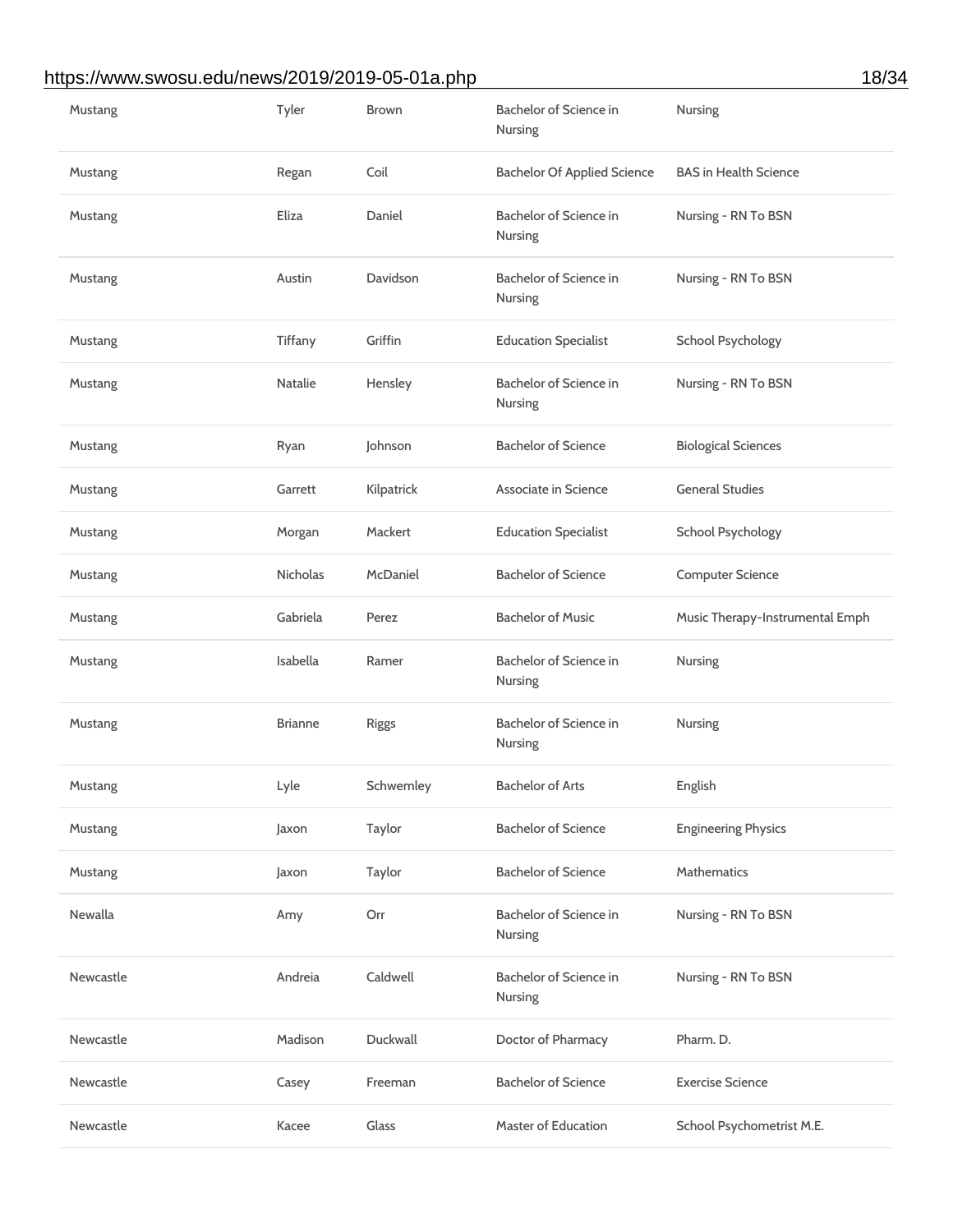# https://www.swosu.edu/news/2019/2019-05-01a.php 19/34

| Newcastle      | Ashley         | Mayo                    | <b>Associate in Applied Science</b>      | <b>Physical Therapist Assistant</b> |
|----------------|----------------|-------------------------|------------------------------------------|-------------------------------------|
| Newcastle      | Mikayla        | Schane                  | Bachelor of Science in Educ.             | <b>Elementary Education</b>         |
| Newcastle      | Cheyenne       | White                   | <b>Bachelor of Science</b>               | Psychology                          |
| Newcastle      | Haley          | Zellner                 | <b>Bachelor of Science</b>               | <b>Health Sciences</b>              |
| <b>Newkirk</b> | Joseph         | Leven                   | Master of ED (Non Cert)                  | <b>Sports Management</b>            |
| <b>Newkirk</b> | Mikka          | Vap                     | <b>Bachelor of Arts</b>                  | Chemistry (BA)                      |
| Ninnekah       | Andy           | Lara                    | <b>Bachelor of Arts</b>                  | Spanish                             |
| Noble          | <b>Bailey</b>  | Dora                    | Bachelor of Science in<br>Nursing        | Nursing - RN To BSN                 |
| Noble          | Kodi           | Holloway                | Bachelor of Science in<br><b>Nursing</b> | Nursing                             |
| Noble          | <b>Breanna</b> | Pelton                  | Bachelor of Science in<br>Nursing        | Nursing - RN To BSN                 |
| Norman         | Kassandra      | Jelosek                 | Bachelor of Science in<br>Nursing        | Nursing - RN To BSN                 |
| Norman         | Audra          | Stanfield               | Bachelor of Science in<br>Nursing        | Nursing - RN To BSN                 |
| Norman (North) | Brooklyn       | Greene                  | <b>Bachelor of Science</b>               | <b>Health Sciences</b>              |
| Norman (North) | <b>Robin</b>   | Heckes                  | Doctor of Pharmacy                       | Pharm. D.                           |
| Norman (North) | Kylee          | Johnston                | <b>Associate in Applied Science</b>      | <b>Physical Therapist Assistant</b> |
| Norman High    | Sharon         | Brown                   | Master of Science - Nursing              | <b>MSN</b> in Nursing Informatics   |
| Norman High    | Bethany        | Holtslander-<br>petrone | Bachelor of Science in<br>Nursing        | Nursing - RN To BSN                 |
| Norman High    | Megan          | Mason                   | Master of Science - Nursing              | MSN in Nursing Administration       |
| Norman High    | Sequojah       | O'neal-Johnson          | Doctor of Pharmacy                       | Pharm. D. and                       |
|                |                |                         | Master of Business Admin.                | <b>Business Administration</b>      |
| Norman High    | Christianne    | Pickens                 | <b>Master of Education</b>               | School Counseling M.E.              |
| Norman High    | Rebecca        | Whitson                 | <b>Master of Education</b>               | Rdng Specialist M Ed                |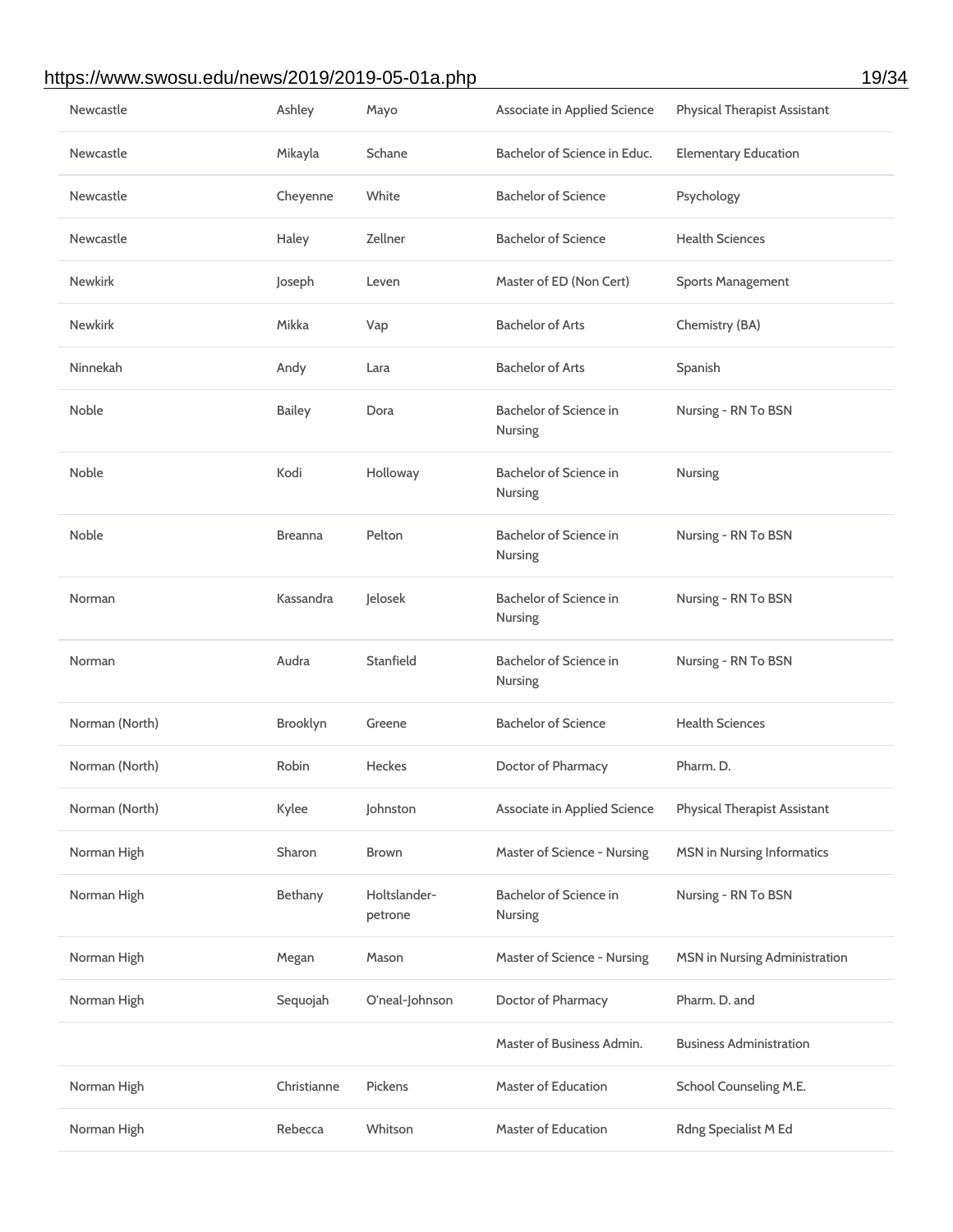## https://www.swosu.edu/news/2019/2019-05-01a.php 20/34

| Okarche                       | Shay          | Pratt         | Doctor of Pharmacy                    | Pharm. D.                         |
|-------------------------------|---------------|---------------|---------------------------------------|-----------------------------------|
| Okarche                       | Shay          | Pratt         | Master of Business Admin.             | <b>Business Administration</b>    |
| Okeene                        | Mitchell      | Howe          | <b>Bachelor of Science</b>            | <b>Biomedical Sciences</b>        |
| Oklahoma City                 | <b>Tracee</b> | <b>Barton</b> | Master of Science - Nursing           | <b>MSN</b> in Nursing Education   |
| Oklahoma City                 | Chris         | <b>Boren</b>  | Bachelor of Science in<br>Nursing     | Nursing - RN To BSN               |
| Oklahoma City                 | Griselda      | Chairez       | Bachelor of Science in<br>Nursing     | Nursing - RN To BSN               |
| Oklahoma City                 | Abel          | Mendoza       | Bachelor of Science in<br>Nursing     | Nursing - RN To BSN               |
| Oklahoma City                 | Katrina       | Miller        | Master of Science                     | <b>Community Counseling</b>       |
| Oklahoma City                 | Sarah         | Moler         | Bachelor of Science in<br>Nursing     | Nursing - RN To BSN               |
| Oklahoma City                 | Emmanuel      | Okeowo        | Bachelor of Science in<br>Nursing     | Nursing - RN To BSN               |
| Oklahoma City                 | Theresa       | Riccio        | <b>Master of Education</b>            | <b>Special Education</b>          |
| Oklahoma City                 | Lena          | Roodzant      | <b>Education Specialist</b>           | School Psychology                 |
| Oklahoma City                 | Katherine     | Snow          | <b>Bachelor of Arts</b>               | <b>Interdisciplinary Studies</b>  |
| Oklahoma City                 | Kennedy       | Williams      | <b>Bachelor of Science</b>            | <b>Health Sciences</b>            |
| Oklahoma City                 | Julie         | Young         | Bachelor of Science in<br>Nursing     | Nursing - RN To BSN               |
| Oklahoma City (John Marshall) | Kimberly      | Ferguson      | <b>Bachelor of Science</b>            | <b>Health Care Administration</b> |
| Oklahoma City (PC North)      |               |               |                                       |                                   |
|                               | Mackenzie     | Autry         | <b>BS Health Information</b><br>Mngmt | Health Information Management     |
| Oklahoma City (PC North)      | Charles       | Ung           | Doctor of Pharmacy                    | Pharm. D.                         |
| Oklahoma City (PC West)       | Kevin         | Freeman       | <b>Bachelor of Science</b>            | <b>Mathematics</b>                |
| Oklahoma City (PC West)       | Mary          | Jencks        | Master of Science - Nursing           | MSN in Nursing Administration     |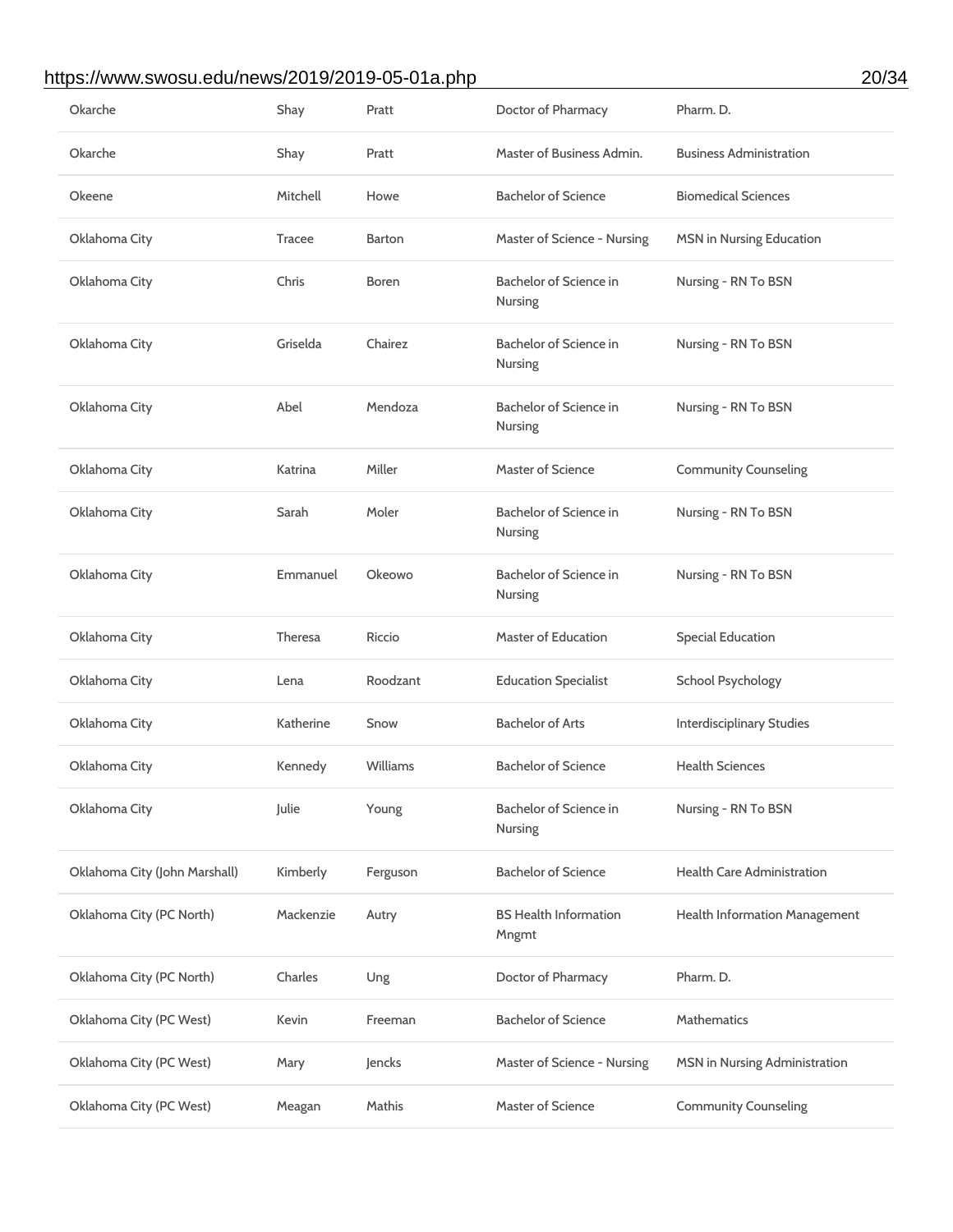# https://www.swosu.edu/news/2019/2019-05-01a.php 21/34

| Oklahoma City (PC West)            | Kelly          | Tosh           | Bachelor of Science in<br>Nursing     | Nursing - RN To BSN                  |
|------------------------------------|----------------|----------------|---------------------------------------|--------------------------------------|
| Oklahoma City (PC)                 | Damilola       | Fabiyi         | Doctor of Pharmacy                    | Pharm. D.                            |
| Oklahoma City (PC)                 | Angela         | <b>Burrows</b> | Bachelor of Science in<br>Nursing     | Nursing - RN To BSN                  |
| Oklahoma City (Southeast)          | Jamie          | Eidson         | Bachelor of Science in<br>Nursing     | Nursing - RN To BSN                  |
| Oklahoma City (Western<br>Heights) | Cindy          | Phan           | Doctor of Pharmacy                    | Pharm. D.                            |
| Okmulgee                           | Stephen        | Finks          | Master of Education                   | <b>Special Education</b>             |
| Oologah-Talala                     | Summer         | Graham         | <b>Bachelor of Arts</b>               | Criminal Justice and                 |
|                                    |                |                | <b>Bachelor of Science</b>            | Psychology                           |
| Owasso                             | Avery          | Morrison       | <b>Bachelor of Music Education</b>    | <b>Music Education-Vocal/General</b> |
| Owasso                             | Hanah          | <b>Simons</b>  | Bachelor of Science in<br>Nursing     | Nursing                              |
|                                    |                |                |                                       |                                      |
| Paden                              | Melinda        | Mcgill         | <b>Master of Education</b>            | School Psychometrist M.E.            |
| Park Hill                          | Sasha          | Landaverde     | <b>BS Health Information</b><br>Mngmt | Health Information Management        |
| Pawnee                             | Emily          | Collins        | Doctor of Pharmacy                    | Pharm. D.                            |
| Perkins-Tryon                      | <b>Brianna</b> | <b>Burk</b>    | Bachelor of Science in Educ.          | Early Childhood Education            |
| Perry                              | Julie          | Stephens       | <b>Master of Education</b>            | School Counseling M.E.               |
| Perry                              | <b>Braden</b>  | Sweet          | Bachelor Business Admin.              | Accounting - BBA                     |
| Piedmont                           | Kyle           | <b>Bates</b>   | Doctor of Pharmacy                    | Pharm. D.                            |
| Piedmont                           | Morgandy       | Benson         | Bachelor of Science in<br>Nursing     | Nursing                              |
| Piedmont                           | Colby          | <b>Bricker</b> | <b>Bachelor of Science</b>            | Parks And Recreation Management      |
| Piedmont                           | Kellee         | Coker          | <b>Associate in Applied Science</b>   | <b>Physical Therapist Assistant</b>  |
| Piedmont                           | Colton         | Cowan          | Master of Business Admin.             | <b>Business Administration</b>       |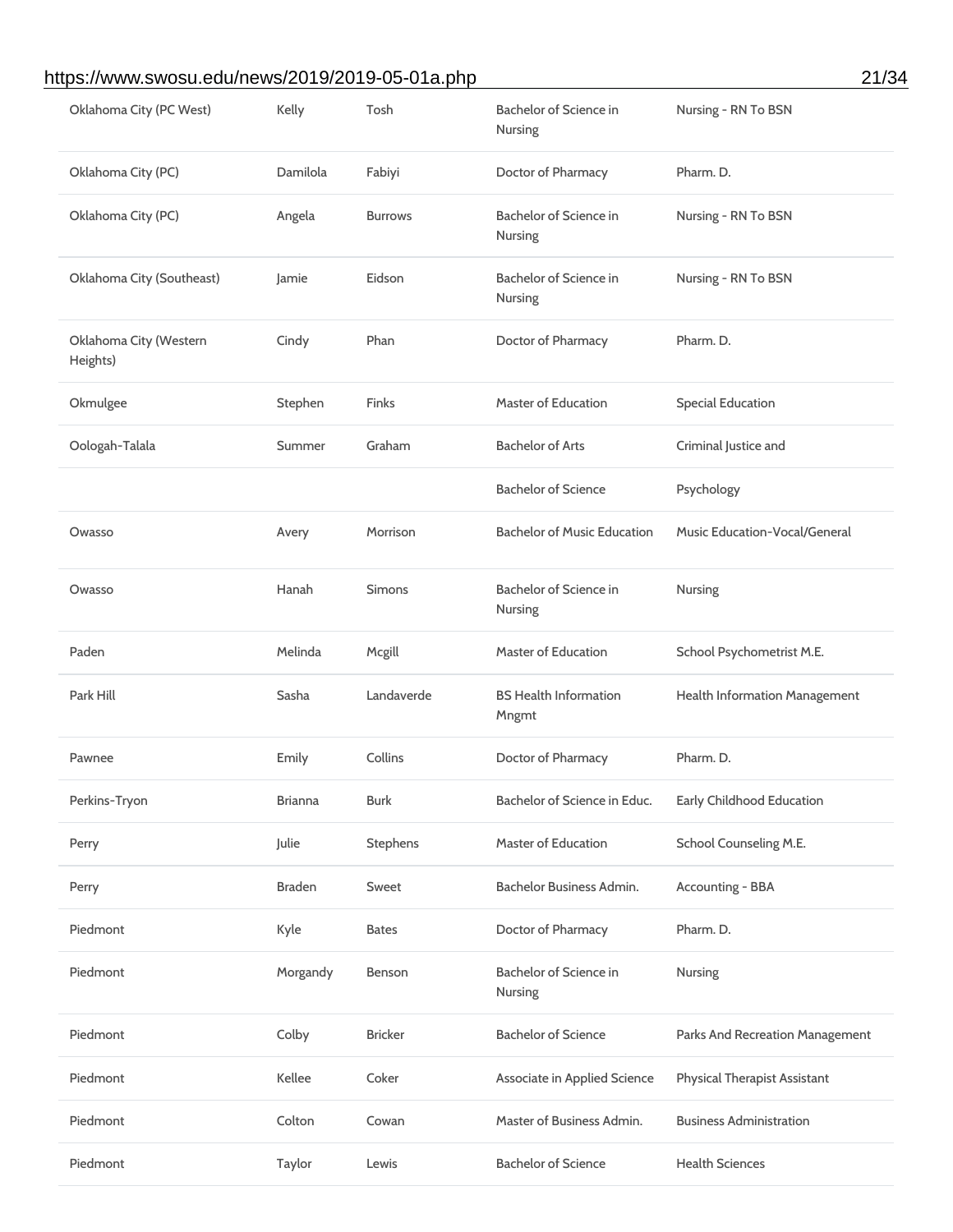# https://www.swosu.edu/news/2019/2019-05-01a.php 22/34

| Piedmont         | Kelsey        | Meier            | <b>Bachelor of Science</b>               | <b>Health Sciences</b>              |
|------------------|---------------|------------------|------------------------------------------|-------------------------------------|
| Piedmont         | Courtney      | Miller           | Bachelor of Science in<br>Nursing        | Nursing                             |
| Piedmont         | <b>Brant</b>  | Millerborg       | Bachelor Business Admin.                 | Accounting - BBA                    |
| Piedmont         | Hayden        | Priddy           | Bachelor Business Admin.                 | Management - BBA                    |
| Piedmont         | Marshall      | Wallace          | <b>Bachelor of Science</b>               | <b>Health Sciences</b>              |
| Ponca City       | Alexander     | Labossiere       | Doctor of Pharmacy                       | Pharm. D.                           |
| Poteau           | Christie      | Konen            | Bachelor of Science in<br>Nursing        | Nursing - RN To BSN                 |
| Poteau           | Cheyenne      | Marshall         | Bachelor of Science in<br><b>Nursing</b> | Nursing - RN To BSN                 |
| Randlett         | Tucker        | Clem             | Associate in Science                     | <b>Wildland Firefighting</b>        |
| Randlett         | Taran         | Knox             | <b>Bachelor of Science</b>               | Park and Wildlife Law Enforcement   |
| Ringling         | <b>Brogan</b> | Timmons          | Bachelor of Science in<br>Nursing        | Nursing                             |
| Ringwood         | Maria         | Maples           | Bachelor of Science in Educ.             | <b>Special Ed</b>                   |
| Ringwood         | Amanda        | Schmidt          | <b>Associate in Applied Science</b>      | <b>Physical Therapist Assistant</b> |
|                  |               |                  |                                          |                                     |
| Ryan             | Larry         | Long III         | <b>Bachelor of Science</b>               | <b>Engineering Technology</b>       |
| Sapulpa          | Lydia         | Nicholson        | <b>Bachelor of Science</b>               | Parks And Recreation Management     |
| Sapulpa          | Autumn        | Slaton           | Bachelor of Science in<br>Nursing        | Nursing - RN To BSN                 |
| Sapulpa (Depew)  | Morgan        | Kowalewski       | <b>Education Specialist</b>              | <b>School Psychology</b>            |
| Sapulpa (Kiefer) | Ostin         | <b>Broadhead</b> | Bachelor of Science in<br>Nursing        | Nursing - RN To BSN                 |
| Sayre            | Kandace       | <b>Brown</b>     | <b>Master of Science</b>                 | <b>Community Counseling</b>         |
| Sayre            | Derek         | Bowman           | Associate in Science                     | Criminal Justice - AS               |
| Sayre            | Albert        | Holloway         | <b>Bachelor of Science</b>               | <b>Computer Science</b>             |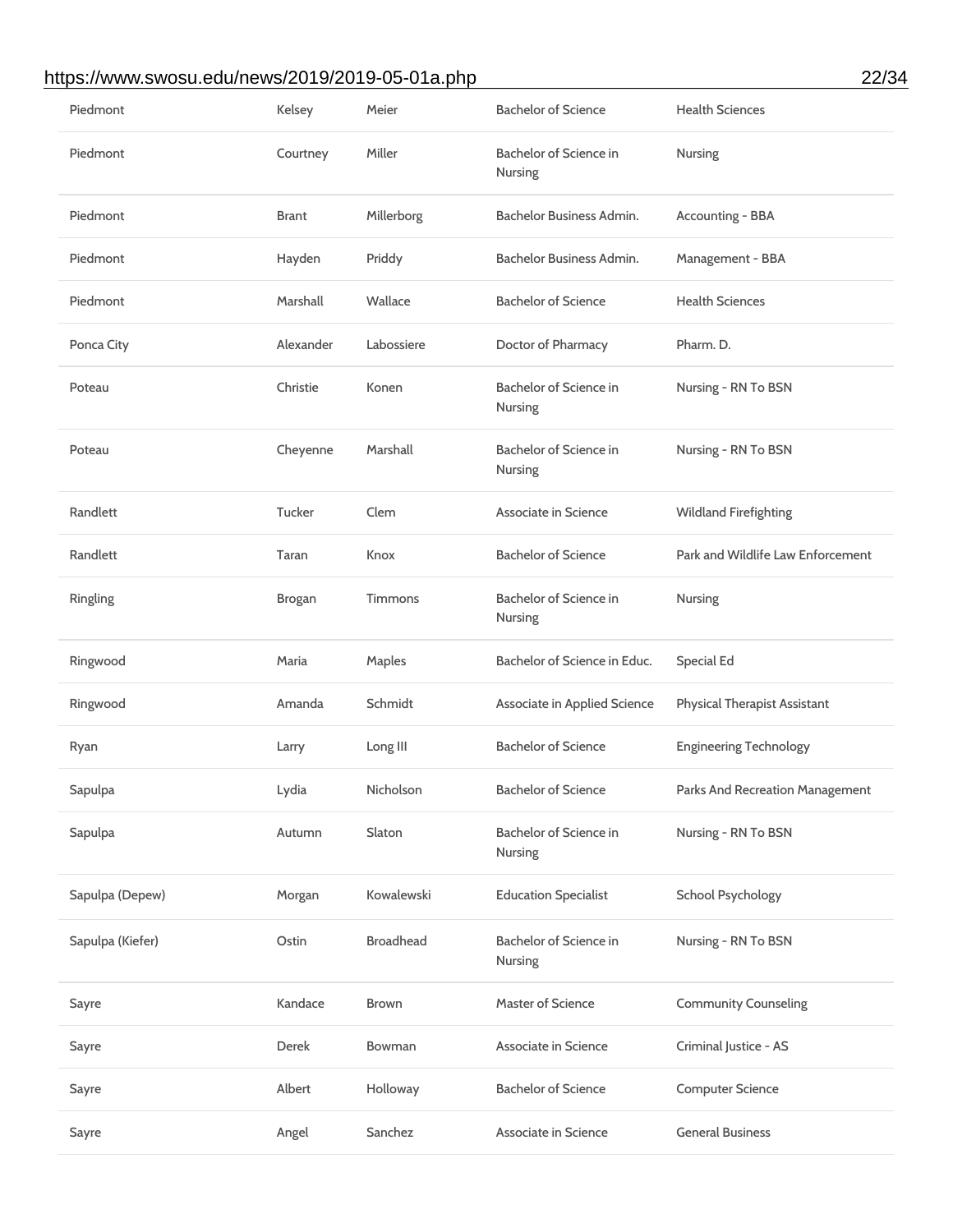# https://www.swosu.edu/news/2019/2019-05-01a.php 23/34

| Sayre             | Sarah         | Shefferd       | <b>Master of Education</b>            | <b>Classroom Teaching</b>           |
|-------------------|---------------|----------------|---------------------------------------|-------------------------------------|
| Seiling           | Aneesa        | <b>Baldwin</b> | Bachelor Business Admin.              | Accounting - BBA                    |
| Seiling           | Shiann        | Dawson         | <b>Bachelor of Arts</b>               | English                             |
| Seminole          | Jay           | Royal          | <b>Master of Science</b>              | <b>Community Counseling</b>         |
| Sentinel          | Alison        | Kincannon      | <b>Master of Education</b>            | School Counseling M.E.              |
| Sentinel          | Ashton        | Reimer         | Master of Business Admin.             | <b>Business Administration</b>      |
| <b>Shattuck</b>   | Morgan        | Chase          | <b>Master of Science</b>              | <b>Community Counseling</b>         |
| Shawnee           | Ladella       | George         | Master of Science - Nursing           | MSN in Nursing Administration       |
| Shawnee           | Jordan        | Hendershot     | Doctor of Pharmacy                    | Pharm. D.                           |
| Shawnee           | Elizabeth     | King           | Master of Business Admin.             | <b>Business Administration</b>      |
| <b>Skiatook</b>   | Kellen        | <b>Mitts</b>   | Master of ED (Non Cert)               | <b>Sports Management</b>            |
| Skiatook          | Amy           | Schuler        | <b>Master of Education</b>            | School Counseling M.E.              |
| <b>Skiatook</b>   | Valerie       | Stayton        | Bachelor of Science in<br>Nursing     | Nursing - RN To BSN                 |
| Skiatook          | <b>Bonnie</b> | James          | Doctor of Pharmacy                    | Pharm. D.                           |
| Snyder            | Marley        | Anderson       | <b>Associate in Applied Science</b>   | <b>Physical Therapist Assistant</b> |
| Snyder            | Melissa       | Hightower      | <b>Bachelor of Arts</b>               | English                             |
| Snyder            | Jyme          | Jumper         | Master of Science - Nursing           | <b>MSN</b> in Nursing Education     |
| <b>Sterling</b>   | Dara          | Nunley         | <b>Bachelor of Science</b>            | <b>Health Sciences</b>              |
| <b>Sterling</b>   | <b>Bailee</b> | Fehring        | <b>Bachelor of Science</b>            | <b>Biological Sciences</b>          |
| <b>Stillwater</b> | Jessica       | Dickey         | <b>Bachelor of Arts</b>               | <b>Interdisciplinary Studies</b>    |
| <b>Stillwater</b> | Hanna         | Hensley        | <b>Master of Education</b>            | <b>Elementary Education</b>         |
| <b>Stillwater</b> | Tiffany       | Mayfield       | <b>Master of Education</b>            | School Counseling M.E.              |
| Stroud            | Chandler      | Seaton         | <b>Bachelor of Arts</b>               | <b>Communication Arts</b>           |
| Tecumseh          | Heather       | Alexander      | <b>BS Health Information</b><br>Mngmt | Health Information Management       |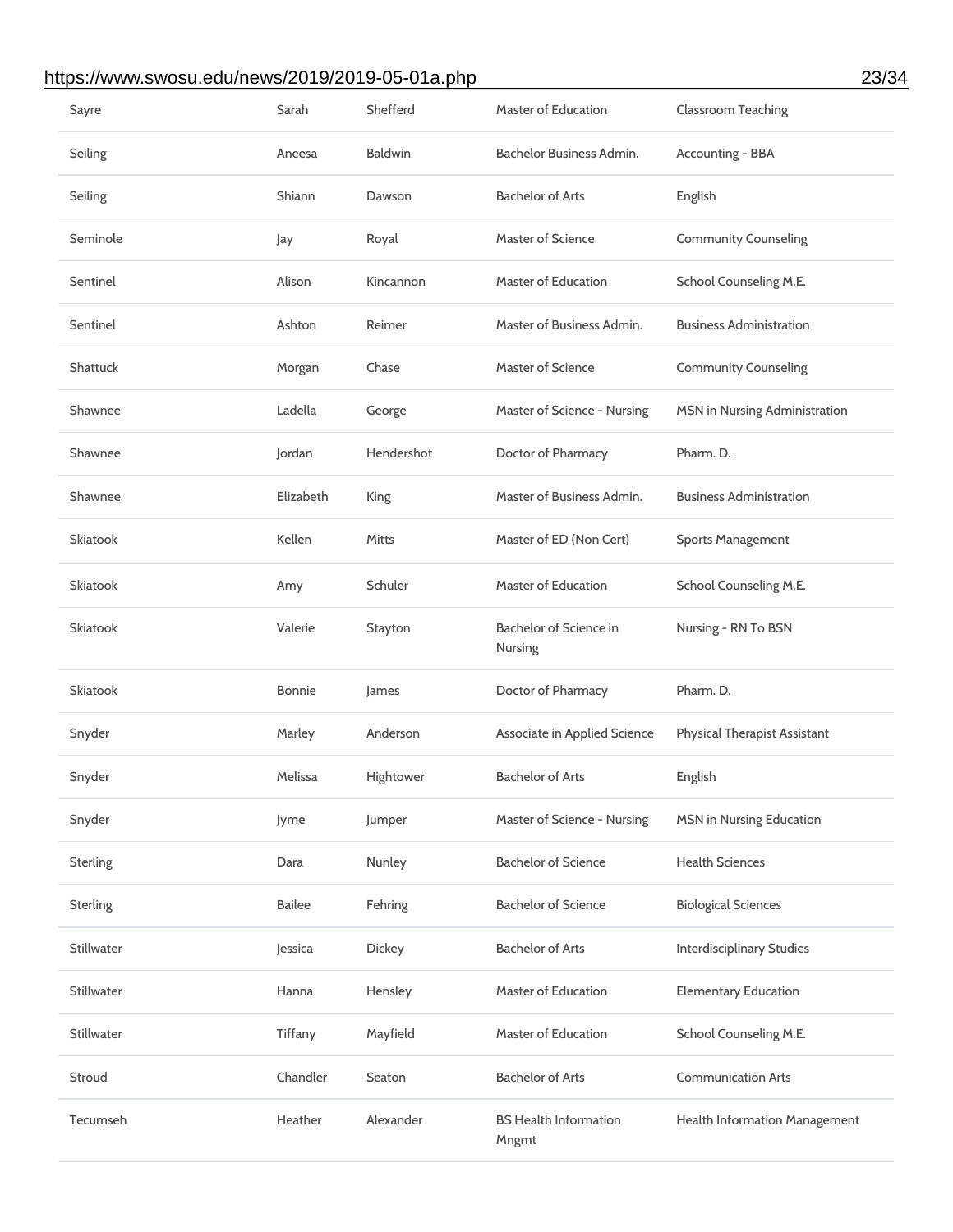## https://www.swosu.edu/news/2019/2019-05-01a.php 24/34

| Tecumseh              | Conner        | Patton           | Doctor of Pharmacy                    | Pharm. D. and                       |
|-----------------------|---------------|------------------|---------------------------------------|-------------------------------------|
|                       |               |                  | Master of Business Admin.             | <b>Business Administration</b>      |
| Texhoma               | Ethan         | Davis            | Bachelor Business Admin.              | <b>Accounting - BBA</b>             |
| Texhoma               | Taysi         | Peterson         | Bachelor of Science in<br>Nursing     | Nursing                             |
| Texhoma               | Jordan        | Whitfield        | Associate in Science                  | <b>General Studies</b>              |
| <b>Thomas</b>         | Joel          | <b>Barnett</b>   | Associate in Applied Science          | <b>Physical Therapist Assistant</b> |
| <b>Thomas</b>         | Chelsea       | <b>Bates</b>     | Associate in Applied Science          | <b>Physical Therapist Assistant</b> |
| <b>Thomas</b>         | Madison       | Cochran          | <b>Master of Science</b>              | <b>Community Counseling</b>         |
| Thomas                | Kelsey        | Haigler          | Bachelor of Science in<br>Nursing     | Nursing - RN To BSN                 |
| <b>Thomas</b>         | Madison       | Herrera          | Bachelor of Science in<br>Nursing     | Nursing                             |
| <b>Thomas</b>         | Kendra        | Jones            | Bachelor of Science in Educ.          | <b>Elementary Education</b>         |
|                       |               |                  |                                       |                                     |
| <b>Thomas</b>         | Collin        | <b>McFeeters</b> | <b>Bachelor of Science</b>            | Park and Wildlife Law Enforcement   |
| Tulsa                 | Meredith      | Espy             | <b>BS Health Information</b><br>Mngmt | Health Information Management       |
| Tulsa                 | Katheryn      | Harsen           | Bachelor of Science in<br>Nursing     | Nursing - RN To BSN                 |
| Tulsa                 | Nnamdi        | Ikegbunem        | Doctor of Pharmacy                    | Pharm. D.                           |
| Tulsa (Bishop Kelley) | Christina     | Fisher           | Bachelor of Science in<br>Nursing     | Nursing - RN To BSN                 |
| Tulsa (Memorial)      | Jamario       | Mcclellan        | <b>Bachelor of Science</b>            | <b>Health Sciences</b>              |
| Tulsa (Nathan Hale)   | <b>Brandy</b> | Eberle           | <b>BS Health Information</b><br>Mngmt | Health Information Management       |
| Tulsa (Union)         | Michael       | Simpson          | Bachelor of Science in<br>Nursing     | Nursing                             |
| Tulsa (Union)         | Yvonne        | Tran             | Doctor of Pharmacy                    | Pharm. D.                           |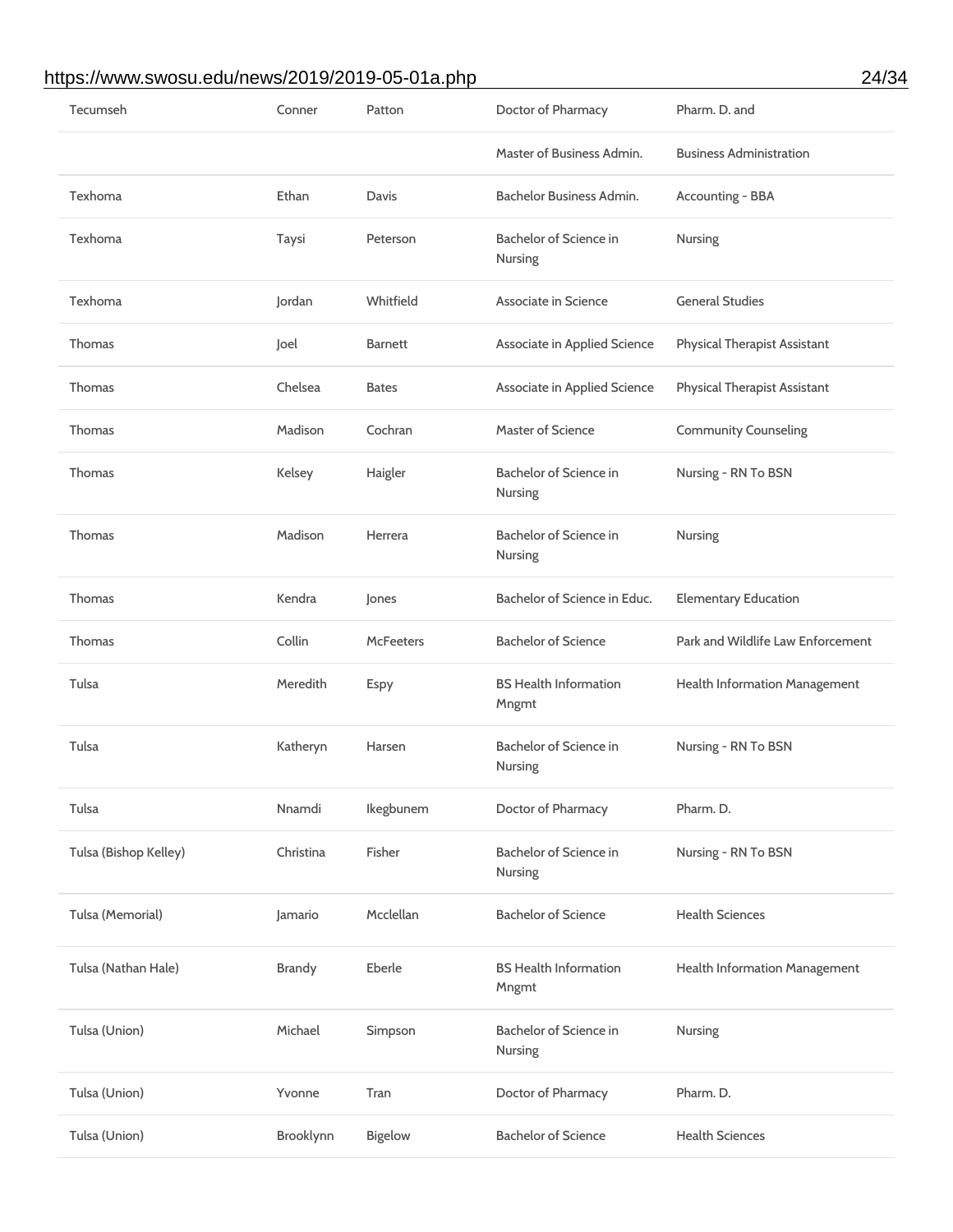#### https://www.swosu.edu/news/2019/2019-05-01a.php 25/34

| Tulsa (Thomas A. Edison) | Erica           | lacoe          | Master of ED (Non Cert)           | Parks & Recreation Management       |
|--------------------------|-----------------|----------------|-----------------------------------|-------------------------------------|
| Turpin                   | Raegan          | Alvarez        | Bachelor of Science in Educ.      | <b>Elementary Education</b>         |
| Tuttle                   | Courtney        | Goff           | Bachelor of Science in<br>Nursing | Nursing - RN To BSN                 |
| Tuttle                   | Mikayla         | Howorka        | <b>Bachelor of Science</b>        | <b>Health Sciences</b>              |
| Tuttle                   | Riki            | Luce           | Associate in Applied Science      | <b>Physical Therapist Assistant</b> |
| Tuttle                   | Tate            | Odam           | <b>Bachelor of Science</b>        | <b>Health Sciences</b>              |
| Tuttle                   | Schyler         | Ridgeway       | Bachelor Business Admin.          | Marketing - BBA                     |
| Tuttle                   | <b>Brecken</b>  | Waitman        | Associate in Applied Science      | <b>Physical Therapist Assistant</b> |
| <b>Union City</b>        | Taylor          | Erwin          | Associate in Applied Science      | <b>Physical Therapist Assistant</b> |
| <b>Union City</b>        | Hanna           | Landry         | Associate in Applied Science      | Physical Therapist Assistant        |
| Valliant                 | Jason           | Weger          | Bachelor of Science in<br>Nursing | Nursing - RN To BSN                 |
| Velma Alma               | Douglas         | Finley         | <b>Bachelor of Music</b>          | Orchestral                          |
| Verden                   | <b>Braydon</b>  | Nichols        | Bachelor of Science in<br>Nursing | Nursing                             |
| Vici                     | Tristan         | Devon          | Bachelor Business Admin.          | Management - BBA                    |
| Vici                     | Dakota          | Key            | Master of Business Admin.         | <b>Business Administration</b>      |
| Washington               | Kendra          | Place          | <b>Bachelor of Arts</b>           | <b>Communication Arts</b>           |
| Washington               | Kasilyn         | Price          | Bachelor of Science in<br>Nursing | Nursing - RN To BSN                 |
| Washington               | Madison         | Roberts        | Bachelor of Science in Educ.      | <b>Elementary Education</b>         |
| Watonga                  | Rachel          | Crews          | <b>Bachelor of Science</b>        | <b>Health Sciences</b>              |
| Watonga                  | <b>Nickolas</b> | Fowler         | Bachelor of Science in Educ.      | Health And Physical Education       |
| Watonga                  | Kamry           | Widney         | Bachelor of Science in Educ.      | <b>Elementary Education</b>         |
| Weatherford              | Ashley          | <b>Baldwin</b> | Associate in Applied Science      | Occupational Therapy Assistant      |
| Weatherford              | Karli           | <b>Burch</b>   | Master of Science                 | <b>Community Counseling</b>         |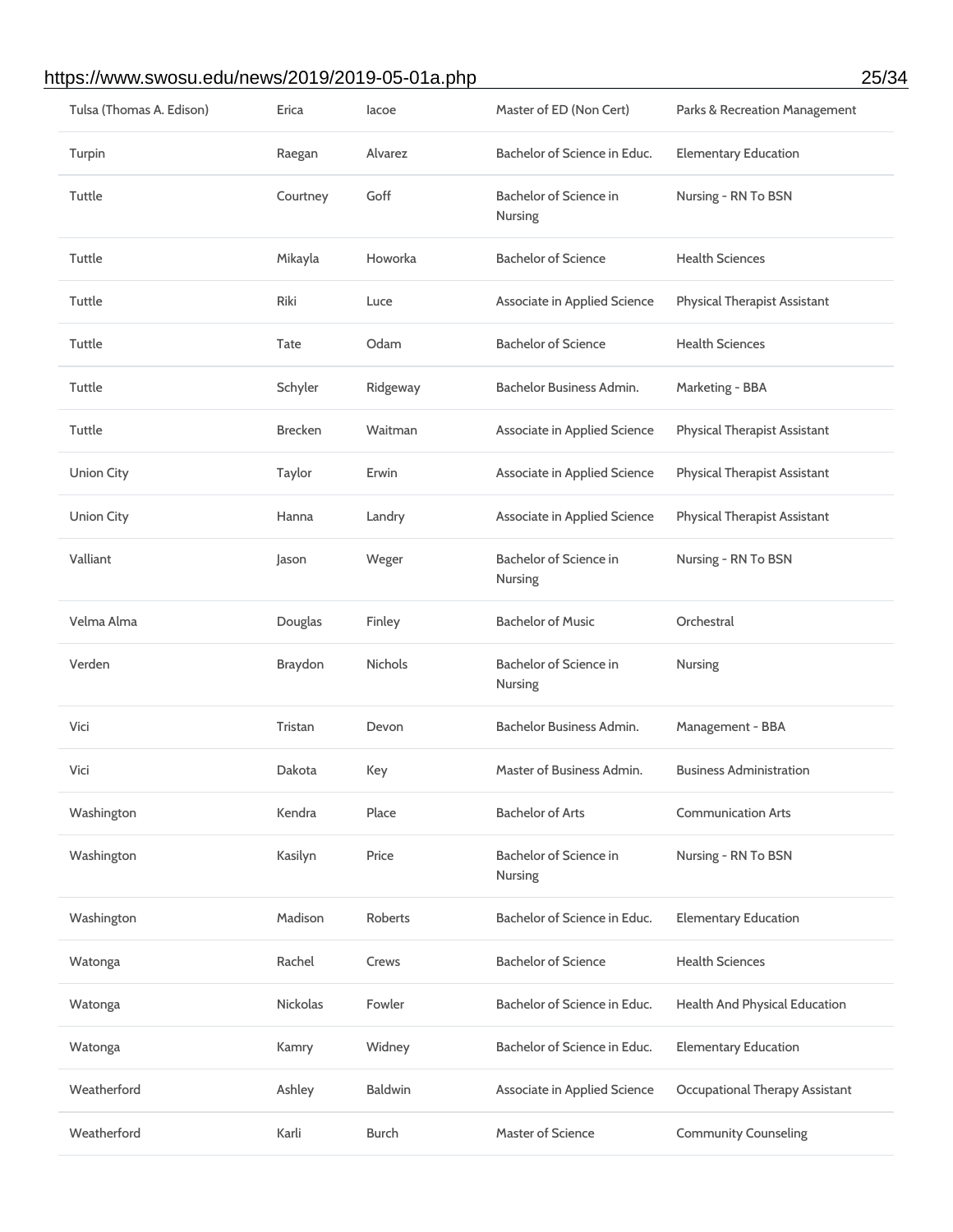#### https://www.swosu.edu/news/2019/2019-05-01a.php 26/34

| Weatherford | Sierra         | Cannon    | Associate in Applied Science          | Medical Laboratory Technician     |
|-------------|----------------|-----------|---------------------------------------|-----------------------------------|
| Weatherford | Shaquille      | Catchings | Master of Business Admin.             | <b>Business Administration</b>    |
| Weatherford | Tiffany        | Dyson     | Bachelor of Science in<br>Nursing     | Nursing                           |
| Weatherford | Richard        | Epperly   | <b>Bachelor of Science</b>            | <b>Engineering Technology</b>     |
| Weatherford | Benjamin       | Ervin     | Bachelor of Science in Educ.          | <b>Special Ed</b>                 |
| Weatherford | Rachael        | Fast      | <b>Bachelor of Science</b>            | Environmental/Organismal Biology  |
| Weatherford | Samuel         | Frans     | <b>Bachelor of Arts</b>               | English                           |
| Weatherford | Jordan         | Fuller    | Master of Education                   | <b>Classroom Teaching</b>         |
| Weatherford | Stephanie      | Gossen    | Doctor of Pharmacy                    | Pharm. D.                         |
| Weatherford | Aashish        | Gurung    | <b>Bachelor of Science</b>            | <b>Computer Science</b>           |
| Weatherford | Jordyn         | Hartzell  | <b>Bachelor of Science</b>            | <b>Computer Science</b>           |
| Weatherford | Haley          | Haskell   | Master of Science - Nursing           | <b>MSN</b> in Nursing Informatics |
| Weatherford | Kristina       | Hurt      | <b>Bachelor of Science</b>            | Psychology                        |
| Weatherford | Dennis         | Joiner    | <b>BS Health Information</b><br>Mngmt | Health Information Management     |
| Weatherford | Jodi           | Jones     | <b>Master of Science</b>              | Healthcare Informatic & Info Mgmt |
| Weatherford | Charis         | Kimble    | Bachelor of Science in Educ.          | <b>Elementary Education</b>       |
| Weatherford | Ryan           | Kincanon  | Bachelor Business Admin.              | Finance - BBA                     |
| Weatherford | Jordyn         | Mackey    | <b>Bachelor of Science</b>            | Parks And Recreation Management   |
| Weatherford | Gwendoline     | Neba      | Bachelor of Science in<br>Nursing     | Nursing                           |
| Weatherford | <b>Brain</b>   | Niba      | Doctor of Pharmacy                    | Pharm. D.                         |
| Weatherford | Jason          | Nichols   | <b>Bachelor of Science</b>            | <b>Exercise Science</b>           |
| Weatherford | Chelsie        | Pankratz  | Bachelor of Science in Educ.          | <b>Elementary Education</b>       |
| Weatherford | Jennifer       | Prophet   | <b>Bachelor of Science</b>            | Environmental/Organismal Biology  |
| Weatherford | <b>Brenden</b> | Raizola   | <b>Bachelor of Science</b>            | Psychology                        |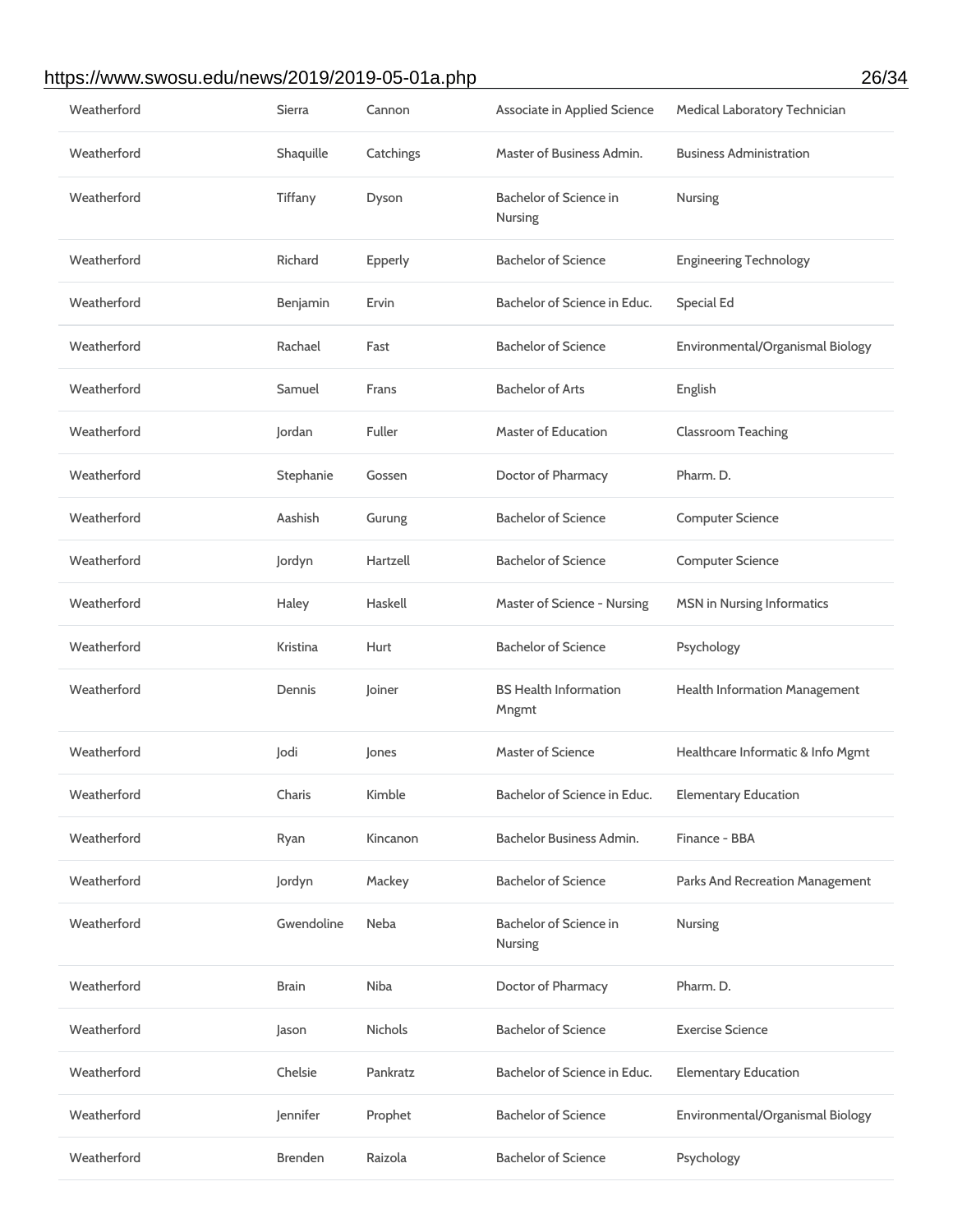# https://www.swosu.edu/news/2019/2019-05-01a.php 27/34

| Weatherford                         | Robert       | <b>Ricks</b>     | Bachelor Business Admin.              | Management - BBA                    |
|-------------------------------------|--------------|------------------|---------------------------------------|-------------------------------------|
| Weatherford                         | <b>Braye</b> | Riseley          | <b>Bachelor of Science</b>            | Environmental/Organismal Biology    |
| Weatherford                         | Mesa         | Robison          | <b>Bachelor of Science</b>            | <b>Exercise Science</b>             |
| Weatherford                         | Whitney      | Roper            | <b>Bachelor of Science</b>            | Psychology                          |
| Weatherford                         | Tiler        | Rose             | <b>Bachelor of Science</b>            | <b>Computer Science</b>             |
| Weatherford                         | Kaden        | Salisbury        | Bachelor Business Admin.              | Management - BBA                    |
| Weatherford                         | Aaron        | Schantz          | <b>Master of Education</b>            | Rdng Specialist M Ed                |
| Weatherford                         | Catherine    | Schantz          | <b>Associate in Applied Science</b>   | <b>Physical Therapist Assistant</b> |
| Weatherford                         | Mamie        | Sprinkle         | <b>Master of Music</b>                | Instrumental Music ED.              |
| Weatherford                         | Julianne     | Thiessen         | <b>Bachelor of Science</b>            | Environmental/Organismal Biology    |
| Weatherford                         | Jayme        | Tuck             | <b>BS Health Information</b><br>Mngmt | Health Information Management       |
| Weatherford                         | Jeremy       | Welsh            | <b>Bachelor of Arts</b>               | <b>Interdisciplinary Studies</b>    |
| Weatherford                         | Robin        | Werfelman        | Bachelor Business Admin.              | <b>Accounting - BBA</b>             |
| Weatherford                         | Victoria     | Widener          | <b>Bachelor of Science</b>            | Psychology                          |
|                                     |              |                  |                                       |                                     |
| Weatherford                         | Heather      | Williams         | Bachelor of Science in<br>Nursing     | Nursing                             |
| Weatherford                         | Katie        | Yarbrough        | Master of Education                   | School Psychometrist M.E.           |
| Weatherford (Corn Bible<br>Academy) | Wesley       | Javorsky         | <b>Bachelor Business Admin.</b>       | Accounting - BBA and                |
|                                     |              |                  | Bachelor Business Admin.              | Finance - BBA                       |
| Woodward                            | Maleah       | Albright         | Bachelor of Science in<br>Nursing     | Nursing - RN To BSN                 |
| Woodward                            | Sarah        | Deweese          | Bachelor Business Admin.              | Accounting - BBA                    |
| Woodward                            | Yoselyn      | Dominguez Valdez | <b>Bachelor of Arts</b>               | <b>Political Science</b>            |
| Woodward                            | Garrett      | Hines            | Bachelor of Science in Educ.          | Health And Physical Education       |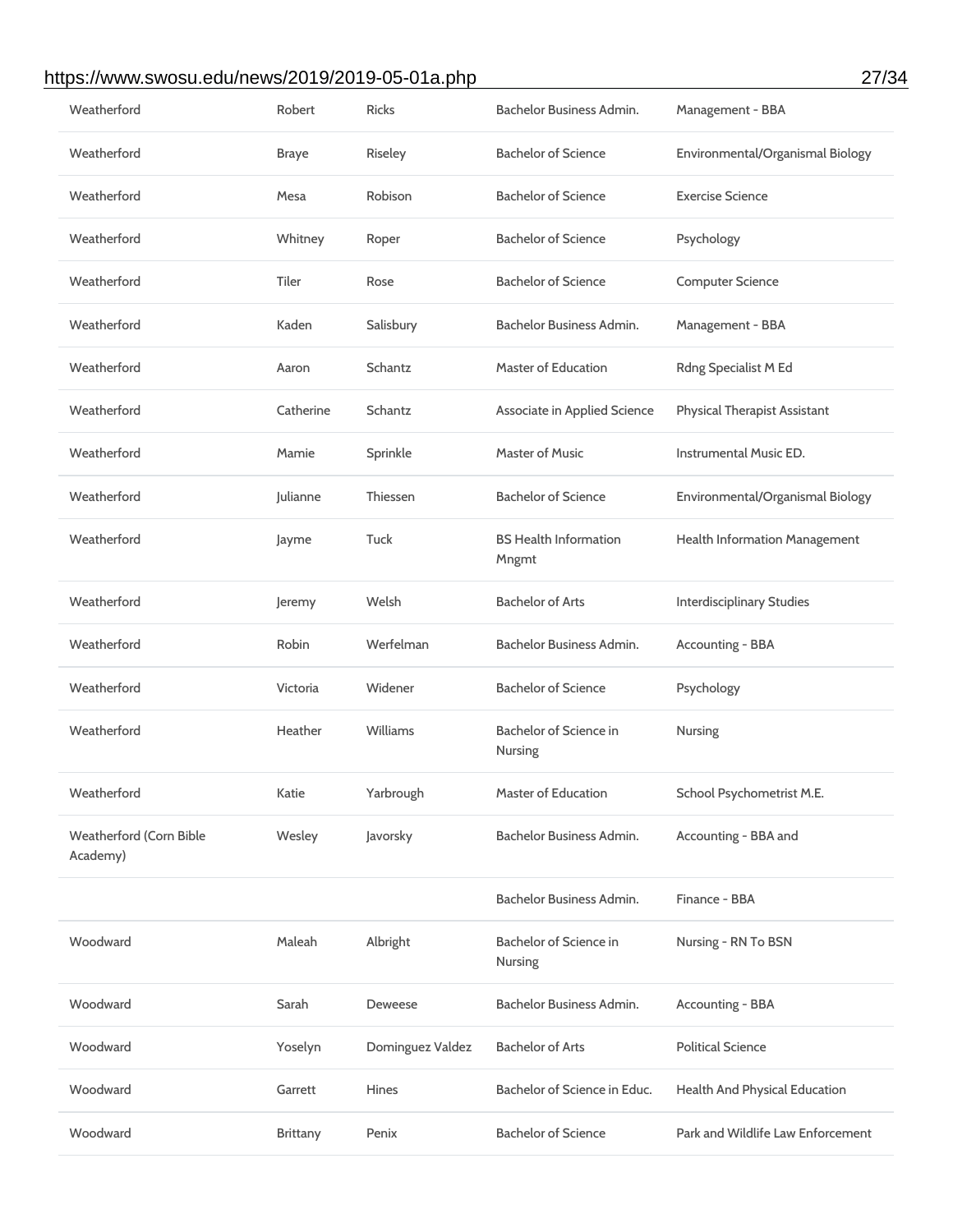#### https://www.swosu.edu/news/2019/2019-05-01a.php 28/34

| Woodward                   | Lauren         | Quinby                 | Bachelor of Science in<br>Nursing     | Nursing                          |
|----------------------------|----------------|------------------------|---------------------------------------|----------------------------------|
| Woodward                   | <b>Blayre</b>  | Von Biedenfeld         | <b>Bachelor of Arts</b>               | Chemistry (BA)                   |
| Woodward                   | Sarah          | White                  | Bachelor of Science in Educ.          | Special Ed                       |
| Woodward                   | Courtney       | Young                  | Master of Business Admin.             | <b>Business Administration</b>   |
| Yukon                      | Cassandra      | <b>Bobbitt</b>         | Bachelor Business Admin.              | Accounting - BBA and             |
|                            |                |                        | Bachelor Business Admin.              | Finance - BBA                    |
| Yukon                      | Summer         | <b>Boismier</b>        | <b>Master of Education</b>            | Instructional Coaching M.Ed.     |
| Yukon                      | Kimberly       | <b>Byerly</b>          | <b>Master of Education</b>            | Rdng Specialist M Ed             |
| Yukon                      | Fiona          | Callender-<br>Mcintosh | <b>BS Health Information</b><br>Mngmt | Health Information Management    |
| Yukon                      | Sarah          | Dengler                | <b>Bachelor of Science</b>            | <b>Biomedical Sciences</b>       |
| Yukon                      | Micah          | <b>Diller</b>          | Bachelor of Science in Educ.          | <b>Elementary Education</b>      |
| Yukon                      | Kathryn        | Feemster               | Bachelor of Science in Educ.          | <b>Elementary Education</b>      |
| Yukon                      | <b>Desirae</b> | Gardner                | Associate in Applied Science          | Physical Therapist Assistant and |
|                            |                |                        | <b>Bachelor Of Applied Science</b>    | <b>BAS in Health Science</b>     |
| Yukon                      | Chance         | Hernandez              | Bachelor of Science in<br>Nursing     | <b>Nursing</b>                   |
| Yukon                      | Chelsea        | Miller                 | <b>Bachelor of Science</b>            | Microbiology                     |
| Yukon                      | Hannah         | Reffner                | <b>Bachelor of Science</b>            | Psychology                       |
| Yukon                      | Courtney       | Scouten                | Bachelor of Science in<br>Nursing     | Nursing                          |
| Yukon                      | William        | <b>Tanner IV</b>       | Bachelor of Science in<br>Nursing     | Nursing                          |
| Yukon (Southwest Covenant) | Micaela        | McClure                | Bachelor of Science in<br>Nursing     | Nursing - RN To BSN              |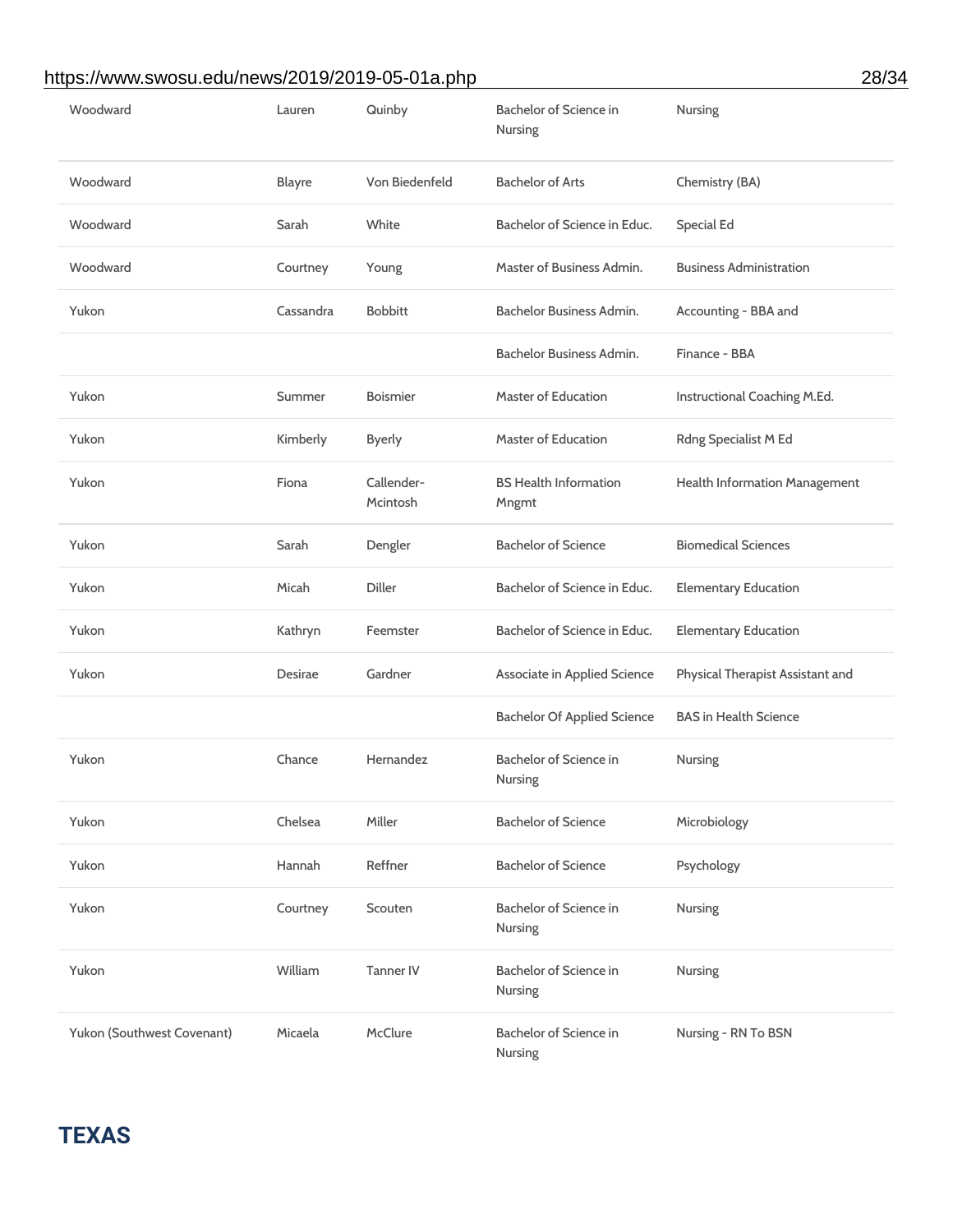#### https://www.swosu.edu/news/2019/2019-05-01a.php 29/34

| <b>Permanent City</b> | First         | Last                | Degree                                | Major                               |
|-----------------------|---------------|---------------------|---------------------------------------|-------------------------------------|
| Arlington             | Mayan         | Meza Tovar          | <b>Bachelor of Arts</b>               | <b>Communication Arts</b>           |
| Arlington             | Wilberforce   | Omigie Jr.          | <b>Bachelor of Science</b>            | <b>Exercise Science</b>             |
| Canadian              | Sydni         | Benge               | Bachelor of Science in Educ.          | <b>Elementary Education</b>         |
| Chillicothe           | Karlee        | Whatley             | <b>Associate in Applied Science</b>   | <b>Physical Therapist Assistant</b> |
| Corsicana             | Sidney        | Kirk                | <b>Bachelor of Science</b>            | <b>Exercise Science</b>             |
| Crowley               | Isaiah        | Martinez            | Bachelor Business Admin.              | Finance - BBA                       |
| Duncanville           | Quinton       | Gale                | Master of ED (Non Cert)               | <b>Sports Management</b>            |
| Farmersville          | Taylor        | Eaves               | Bachelor of Science in Nursing        | <b>Nursing</b>                      |
| Farmersville          | Miranda       | Vanderheiden        | <b>Bachelor of Science</b>            | Psychology                          |
| Fort Worth            | Lindsey       | Mccauley            | Bachelor of Science in Educ.          | <b>Early Childhood Education</b>    |
| Graham                | Ethan         | <b>Nickel</b>       | <b>Bachelor of Arts</b>               | <b>Communication Arts</b>           |
| Grapevine             | Daniel        | Eibel               | Bachelor Business Admin.              | Marketing - BBA                     |
| Lewisville            | Caleb         | Thomas              | Doctor of Pharmacy                    | Pharm. D.                           |
| Markham               | Alyssa        | Garcia              | <b>Bachelor of Music</b>              | Voice                               |
| <b>Pilot Point</b>    | <b>Travis</b> | Price               | Doctor of Pharmacy                    | Pharm. D.                           |
| Plano                 | Emily         | Carter              | <b>Bachelor of Science in Nursing</b> | Nursing - RN To BSN                 |
| Rice                  | Isela         | Sandoval Zambrano   | Bachelor of Science in Nursing        | Nursing                             |
| Rowlett               | <b>Betty</b>  | Steelman            | <b>Bachelor of Music</b>              | Music Therapy-Instrumental Emph     |
| Royse City            | Tyler         | Hall                | Bachelor Business Admin.              | Accounting - BBA                    |
| San Angelo            | Colten        | <b>Buie</b>         | Associate in Science                  | Wildland Firefighting and           |
|                       |               |                     | <b>Bachelor of Science</b>            | Park and Wildlife Law Enforcement   |
| Shallowater           | Ashlee        | <b>Barrett</b>      | Doctor of Pharmacy                    | Pharm. D.                           |
| Shamrock              | Eloy          | <b>Torres Frias</b> | Associate in Science                  | Computer Science - AS               |
| Spearman              | Daniela       | Garcia              | Associate in Science                  | Pre-nursing (A.S.)                  |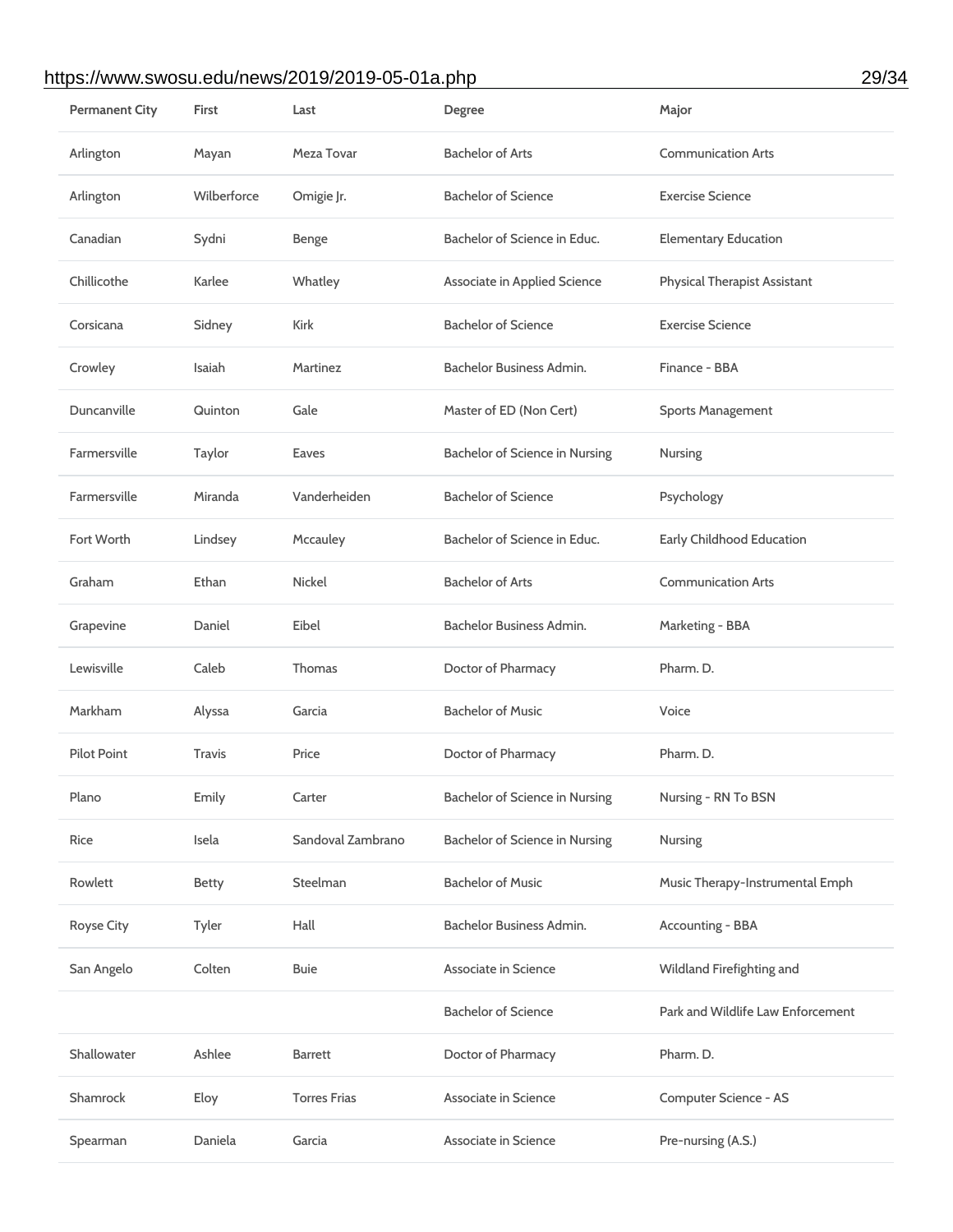# Wharton Hailey Harborth Bachelor of Science Biological Sciences Wheeler **Cause Calculation** Parker **Associate in Science Computer Science - AS** https://www.swosu.edu/news/2019/2019-05-01a.php 30/34

## **WISCONSIN**

| <b>Permanent City</b> | First | Last  | Degree                    | Major                          |
|-----------------------|-------|-------|---------------------------|--------------------------------|
| Sparta                | Ricki | Konze | Master of Business Admin. | <b>Business Administration</b> |

## **INTERNATIONAL**

| Country      | First    | Last             | Degree                     | Major                             |
|--------------|----------|------------------|----------------------------|-----------------------------------|
| Australia    | Joshua   | Armstrong        | <b>Bachelor of Arts</b>    | <b>Interdisciplinary Studies</b>  |
| Australia    | Danusia  | Sipa Borgeaud    | <b>Bachelor of Science</b> | <b>Exercise Science</b>           |
| Canada       | Kylee    | <b>Bertrand</b>  | <b>Bachelor of Arts</b>    | Criminal Justice                  |
| Canada       | Usu      | Choi             | Bachelor Business Admin.   | Management - BBA                  |
| Canada       | Ole      | <b>Hatlelid</b>  | Bachelor Business Admin.   | Marketing - BBA                   |
| Canada       | Jesse    | Lee              | Bachelor Business Admin.   | Finance - BBA                     |
| Canada       | Sloan    | Smith            | Bachelor Business Admin.   | Management - BBA                  |
| Ethiopia     | Afomiya  | Zewde            | <b>Bachelor of Science</b> | <b>Health Sciences</b>            |
| Mali         | Boubacar | Wane             | <b>Bachelor of Science</b> | <b>Engineering Physics AND</b>    |
|              |          |                  | <b>Bachelor of Science</b> | <b>Mathematics</b>                |
| Nepal        | Shipeen  | Hamal            | <b>Bachelor of Science</b> | Computer Science-Info. Sys. Emph. |
| Nepal        | Prasun   | Thapa            | <b>Bachelor of Science</b> | <b>Computer Science</b>           |
| Nigeria      | Faith    | Olabisi Atolagbe | Bachelor Business Admin.   | <b>Accounting - BBA</b>           |
| Nigeria      | Efam     | Emefiele-konyeri | Bachelor Business Admin.   | Finance - BBA                     |
| Nigeria      | Andikan  | Usanga           | <b>Bachelor of Arts</b>    | <b>Communication Arts</b>         |
| Saudi Arabia | Norah    | Al Atwah         | Bachelor Business Admin.   | Accounting - BBA                  |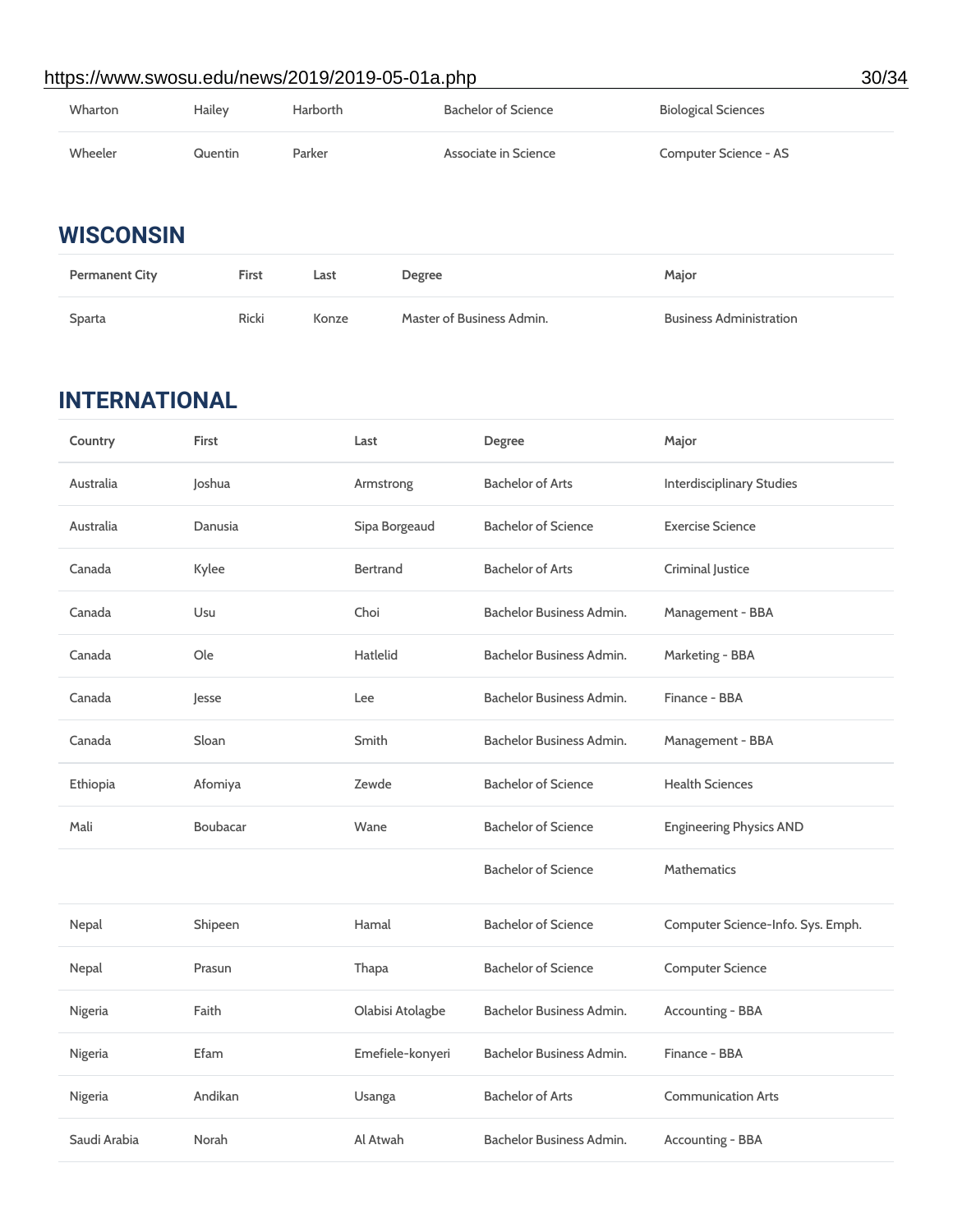# https://www.swosu.edu/news/2019/2019-05-01a.php 31/34

| Saudi Arabia   | Ahmed                | Al Eid           | Bachelor Business Admin.   | Finance - BBA                     |
|----------------|----------------------|------------------|----------------------------|-----------------------------------|
| Saudi Arabia   | Hesham               | Al Qanbar        | Bachelor Business Admin.   | Finance - BBA                     |
| Saudi Arabia   | Noor                 | Albasry          | Bachelor Business Admin.   | Finance - BBA                     |
| Saudi Arabia   | Abdulrahman          | Aldossary        | Bachelor Business Admin.   | Marketing - BBA                   |
| Saudi Arabia   | Hussain              | Alkhalaf         | <b>Bachelor of Science</b> | <b>Engineering Technology</b>     |
| Saudi Arabia   | Hussain              | Alkhalaf         | <b>Bachelor of Science</b> | <b>Health Care Administration</b> |
| Saudi Arabia   | Hussain              | Almusalam        | Bachelor Business Admin.   | Finance - BBA                     |
| Saudi Arabia   | Ali                  | Almutawa         | <b>Bachelor of Science</b> | <b>Engineering Physics</b>        |
| Saudi Arabia   | <b>Shams</b>         | Alnaser          | <b>Bachelor of Science</b> | <b>Health Care Administration</b> |
| Saudi Arabia   | Salma                | Alnaser          | <b>Bachelor of Science</b> | <b>Health Care Administration</b> |
| Saudi Arabia   | Abdulaziz Abdulrahma | Alomran          | Bachelor Business Admin.   | Finance - BBA                     |
| Saudi Arabia   | Hussain              | Alsafar          | <b>Bachelor of Science</b> | <b>Computer Science</b>           |
| Saudi Arabia   | Ahmad                | Alshabrakah      | <b>Bachelor of Science</b> | <b>Engineering Technology</b>     |
| Saudi Arabia   | Mohammad             | Alshumrani       | Bachelor Business Admin.   | Finance - BBA                     |
| Saudi Arabia   | Abdulrahman          | Alyami           | Bachelor Business Admin.   | Finance - BBA                     |
| Saudi Arabia   | Jubran               | Alyami           | <b>Bachelor of Science</b> | <b>Engineering Technology</b>     |
| Saudi Arabia   | Ali                  | Alzaymour        | <b>Bachelor of Science</b> | <b>Engineering Technology</b>     |
| Saudi Arabia   | Ahmed                | <b>Bokhadher</b> | Bachelor Business Admin.   | Management - BBA                  |
| Saudi Arabia   | Hussain              | <b>Bukhader</b>  | <b>Bachelor of Science</b> | Computer Science-Info. Sys. Emph. |
| Saudi Arabia   | Hassan               | <b>Hijlis</b>    | <b>Bachelor of Science</b> | <b>Engineering Technology</b>     |
| Saudi Arabia   | Mohammed             | Nasser           | <b>Bachelor of Science</b> | Computer Science-Info. Sys. Emph. |
| Saudi Arabia   | Faris                | Shehab           | <b>Bachelor of Science</b> | <b>Engineering Technology</b>     |
| Sweden         | Elin                 | Wahlin           | Bachelor Business Admin.   | Marketing - BBA                   |
| United Kingdom | Chloe                | Thackeray        | Bachelor Business Admin.   | Management - BBA                  |
| Vietnam        | Quan                 | Hoang            | <b>Bachelor of Science</b> | <b>Computer Science</b>           |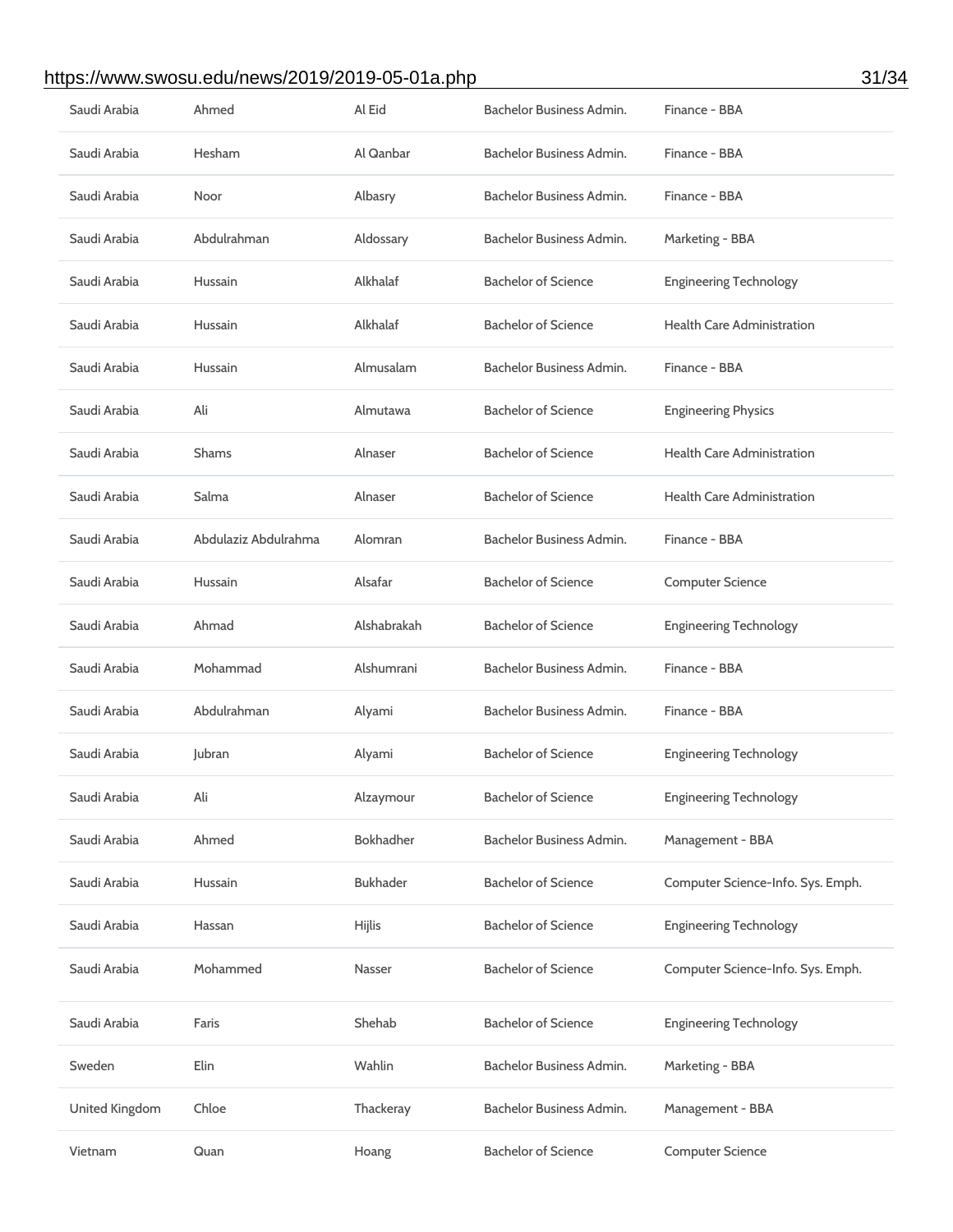| Academics                | D |
|--------------------------|---|
| Administration           | D |
| Alumni and Foundation    | D |
| Community                | D |
| Events                   | D |
| <b>Faculty and Staff</b> | D |
| Miscellaneous            | D |
| Sayre                    | D |
| <b>Students</b>          | D |
|                          |   |

| <b>Archive Links</b> |   |
|----------------------|---|
| 2018                 | D |
| 2019                 | D |
| 2020                 | D |
| Archive              | D |



#### Weatherford Campus

100 Campus Drive Weatherford, OK 73096

#### Sayre Campus

409 E Mississippi Ave Sayre, OK 73662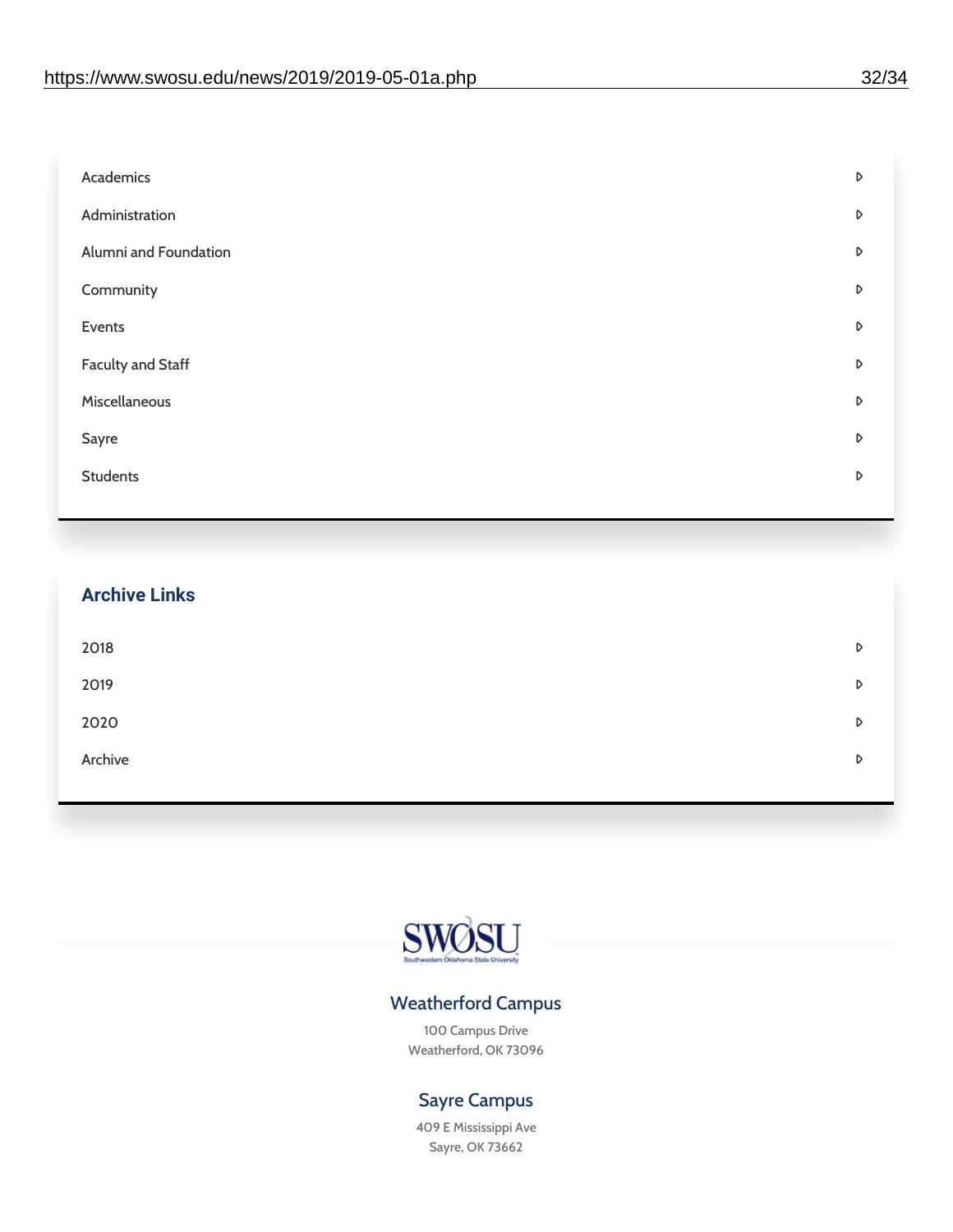Connect to Us

f y o m

Contact [Information](https://www.swosu.edu/about/contact.php) [University/Facility](https://www.swosu.edu/about/operating-hours.php) Hours [Campus](https://map.concept3d.com/?id=768#!ct/10964,10214,10213,10212,10205,10204,10203,10202,10136,10129,10128,0,31226,10130,10201,10641,0) Map Give to [SWOSU](https://standingfirmly.com/donate) Shop [SWOSU](https://shopswosu.merchorders.com/)



**[Directory](https://www.swosu.edu/directory/index.php)** 

[Calendar](https://eventpublisher.dudesolutions.com/swosu/)

[Apply](https://www.swosu.edu/admissions/apply-to-swosu.php)

[GoSWOSU](https://qlsso.quicklaunchsso.com/home/1267)

[Jobs@SWOSU](https://swosu.csod.com/ux/ats/careersite/1/home?c=swosu)



Current [Students](https://bulldog.swosu.edu/index.php)

[Faculty](https://bulldog.swosu.edu/faculty-staff/index.php) and Staff

**Enrollment Management** [580.774.3782](tel:5807743782)

> **PR/Marketing** [580.774.3063](tel:5807743063)

**Campus Police** [580.774.3111](tel:5807743111)